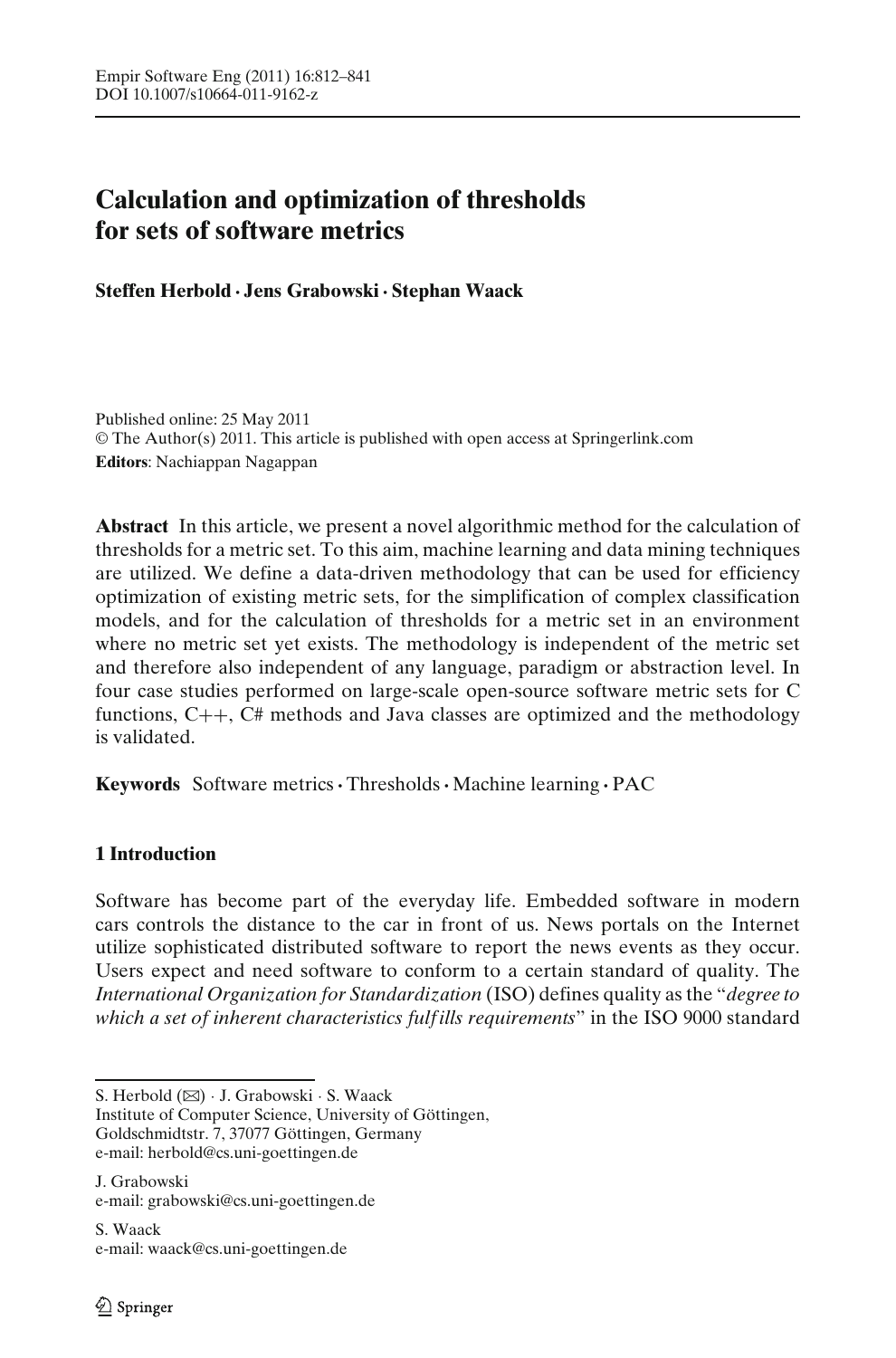(ISO/IE[C](#page-27-0) [2005\)](#page-27-0). To uphold the required standard of quality, the assurance that software quality attributes are fulfilled is an important aspect of the execution of software projects. Quality attributes like maintainability and understandability are often assessed using *software metrics*. Software metrics provide means to put numbers on abstract attributes, such as complexity or size. Often, one metric is insufficient to effectively analyze a quality attribute. Instead, we use a set of metrics to determine whether a quality attribute is fulfilled or problematic. To determine if metric values are good or bad, clear indicators are required. Otherwise such metric sets are hard to interpret. For this purpose, we use thresholds for metric values: a quality attribute is said to be problematic, when at least one threshold for a metric is violated. For thresholds to be effective indicators, the quality of the threshold values themselves is of great importance. However, the thresholds often depend on the project environment, e.g., programming languages and tool support. Therefore, the definition of thresholds is often problematic and defined thresholds may not be valid in other environments.

During the last years, machine learning has been successfully applied and has become a standard technique for data analysis in many different fields, such as gene analysis in biology, or data mining techniques companies use to optimize their marketing strategies. It has also been used in computer science, e.g., for defect prediction (Nagappan et al[.](#page-27-0) [2006](#page-27-0)). In this article, we introduce an algorithmic approach for the optimization of the size software metric sets and threshold values used. To this aim, a machine learning algorithm is used to define an approach for the calculation of thresholds for a metric set[.](#page-27-0) In a previous work (Werner et al.  $2007$ ), we used relatively simple brute-force approach for the calculation of threshold values for a metric set for the *Testing and Test Control Notation* (TTCN-3) (ETS[I](#page-26-0) [2007;](#page-26-0) Grabowski et al[.](#page-27-0) [2003](#page-27-0)). However, such a brute force approach has scalability problems and is therefore infeasible for larger metric sets. This work presents a more sophisticated approach, which utilizes the learning of axis-aligned *d*-dimensional rectangles for the threshold calculation. The objective of this work is to reduce the complexity of metric-based classifiers for software quality to improve their understandability and interpretability, which will benefit both researchers and the industry as it allows to pinpoint the source of deficits more effectively. To this end, we provide a versatile, data-driven means for both threshold calculation and the optimization of metric sets integrated into a single algorithm.

The contribution of this article is fourfold.

- 1. A machine learning based method for the computation of thresholds for metric sets.
- 2. A high-level methodology for the optimization of already existing metric sets with thresholds.
- 3. Using the same methodology to effectively replace existing classification methods, and thereby reducing their complexity.
- 4. An outline how a good metric set with thresholds can be determined in an environment where no thresholds exist yet.

For the first contribution, we show how the problem of rectangle-learning relates to sets of software metrics with thresholds and how rectangle learning can be utilized to compute thresholds. The second contribution defines a generic methodology for metric set efficiency optimization, which is in fact not restricted to software metrics,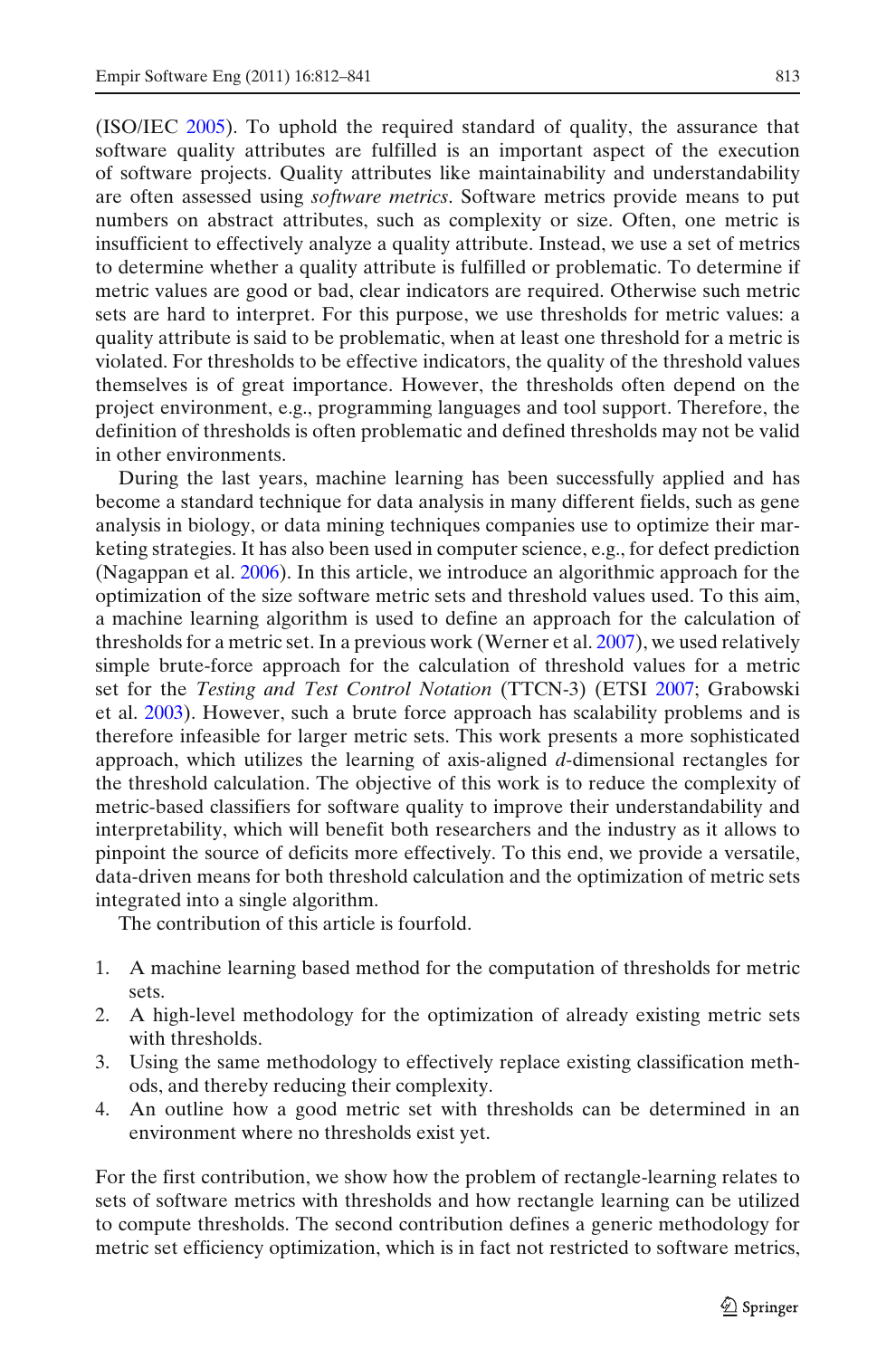but applicable to metric sets in general. For this, we assume that an effective metric set with thresholds is already existing. We show how a smaller and effective set can be determined, which is due to its reduced size also efficient. The third contribution shows how this approach can be used to replace existing classification strategies, that may not even be metric-based, with a threshold based classification. Such a replacement can be used to substitute hard-to-interpret or black-box classifiers with easy-to-interpret threshold classification. Finally, we show how our approach can be used to determine a good metric set in an environment where no means for the automated classification of software entities exists yet. In comparison to the first contribution, this includes not only the calculation of the threshold values, but also the selection of an appropriate subset of metrics from a possibly large set of candidate metrics.

All methodologies defined in course of this article are independent of the metric sets themselves and only depend on actually observed data. The methods are therefore independent of any specific programming language (e.g., C, Java) and level of abstraction (e.g., methods, classes). In four case studies, we validated that the approach works well for product metrics in large-scale open-source software projects. As part of the case studies, metric sets for C function,  $C++$  and  $C#$  methods, and Java classes are analyzed.

The structure of this article is as follows. In Section 2, we introduce the concepts of software metrics and how they can be used in combination with thresholds for quality estimation. Afterwards, we briefly introduce machine learning and define the foundations of the learning approach used in this article in Section [3.](#page-6-0) In Section [4,](#page-10-0) we define the methodology for the optimization of software metric sets with thresholds and provide a description of how it can be applied to perform different tasks is. We validate the applicability and effectiveness of the approach in two case studies, presented in Section [5.](#page-14-0) We discuss the results of the case studies in Section [6.](#page-20-0) Afterwards, the article is put into the context of related work in Section [7.](#page-24-0) Finally in Section [8,](#page-25-0) we summarize the results and conclude the article.

## **2 Software Metrics**

According to Fenton and Pfleeger, "*Measurement is the process by which numbers or symbols are assigned to attributes of entities in the real world in such a way as to describe them according to clearly def ined rules*" (Fenton and Pfleege[r](#page-27-0) [1997](#page-27-0)). A way to measure software is to use *software metrics*. The IEEE defines software metrics as "*the quantitative measure of the degree to which a system, component, or process possess a given attribute*" (IEE[E](#page-27-0) [1990\)](#page-27-0). This means that a software metric is a clearly defined rule, that assigns values to software entities (e.g., components, classes, or methods) or attributes of development processes.

Fenton and Pfleeger divided software metrics into three categories (Fenton and Pfleege[r](#page-27-0) [1997](#page-27-0)): *process metrics* measure attributes of a development process itself; *product metrics* measure documents and software artifacts that were produced as part of a process; *resource metrics* measure the resources, that were utilized as part of a process. Furthermore, each metric measures either an *internal* or an *external* attribute. Internal attributes are those that can be measured by observing only the process, product or resource itself, without considering its behavior. External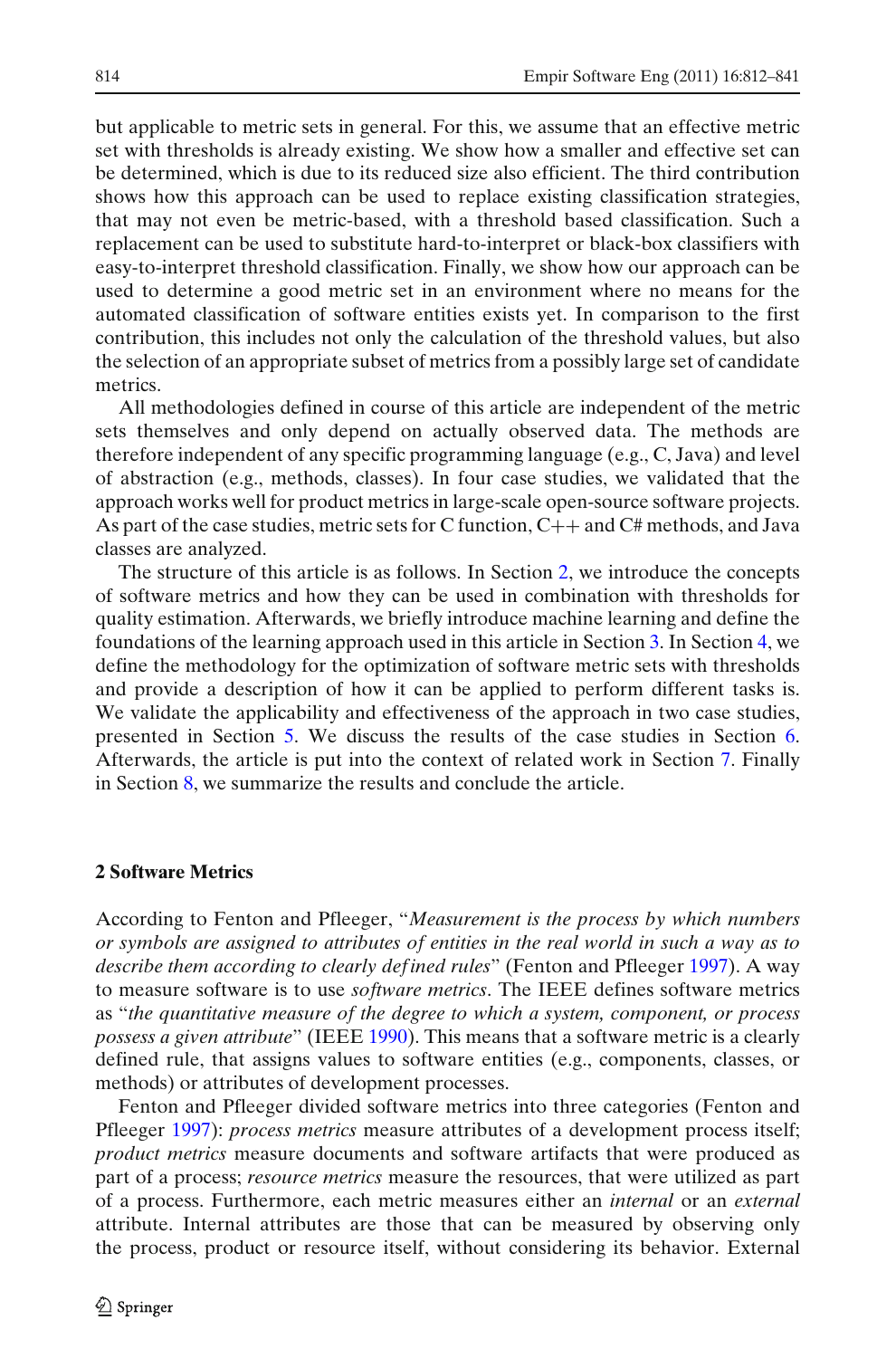attributes on the other hand are attributes that are related to the behavior of software systems. In this work, the focus is on internal product metrics that measure source code. Some examples for internal attributes that relate to source code are size, reuse, modularity, algorithmic complexity, coupling, functionality, and control-flow structuredness (Fenton and Pfleege[r](#page-27-0) [1997](#page-27-0)). Further attributes are staticness, method complexity, or attributes that relate to object-oriented software, such as usage of inheritance.

#### 2.1 Metric Sets Under Study

The methods described in this article are general and may be used independent of a specific metric set. However, as part of this article, metric sets for the evaluation of the maintainability are studied exemplary. This is done with two different metric sets on different levels of abstraction: methods and classes. The maintainability describes non-functional aspects such as testability, understandability, or changeability of software. Because no single metric is able to cover all these aspects, we employ a set of metrics that covers internal attributes like the structure, size, and complexity instead. We selected the metrics based on our experience and with the aim to cover the maintenance related aspects of the source code that can be measured automatically with internal product metrics.

For the analysis of methods and functions, we use four metrics listed in Table [1a](#page-4-0). With the control-flow structuredness measured by the *Cyclomatic Number* (VG) and *Nested Block Depth* (NBD), coupling measured by *Number of Function Calls* (NFC), and size measured by *Number of Statements* (NST), these metrics cover most of the maintainability-related attributes of methods, except the algorithmic complexity. Since algorithmic complexity is not really an attribute of the source code and cannot be measured automatically, it has been omitted. While both VG and NBD measure the control-flow structuredness, they measure different aspects of this attribute: NBD measures the maximum nesting of structural blocks, while VG measures the overall branching between blocks.

For the analysis of classes, the seven metrics listed in Table [1b](#page-4-0) are used. With these metrics, five internal attributes of classes are evaluated. The metric *Weighted Methods per Class* (WMC) measures the method complexity as the sum of the metric VG measured for all methods in a class. The metrics *Coupling Between Objects* (CBO) and *Response For a Class* (RFC) measure the coupling. For the measurement of the size of a class, the metrics *Number of Methods* (NOM) and *Lines of Code* (LOC) are utilized. The use of inheritance is measured by *Number of Overridden Methods* (NORM), the staticness of a class is measured by the metric *Number of Static Methods* (NSM). We included the attributes inheritance and staticness, as they greatly influence the maintainability of classes (Daly et al[.](#page-26-0) [1996\)](#page-26-0). Inheritance is often difficult to test and also decreases the understandability of the source code. Static methods and attributes can pose problems, as they are global for all instances of a class and can therefore introduce unwanted side effects.

One might have noted that with WMC, CBO, and RFC, three of the six popular metrics defined by Chidamber and Kemere[r](#page-26-0) [\(1994\)](#page-26-0) are used. Initially, all of the six metrics were part of the set, but the metrics *Depth of Inheritance Tree* (DIT), *Number of Children* (NOC) and *Lack of Cohesion in Methods* (LCOM) were excluded due to their poor distributions. LCOM was found to be poorly distributed by Basili et al[.](#page-26-0)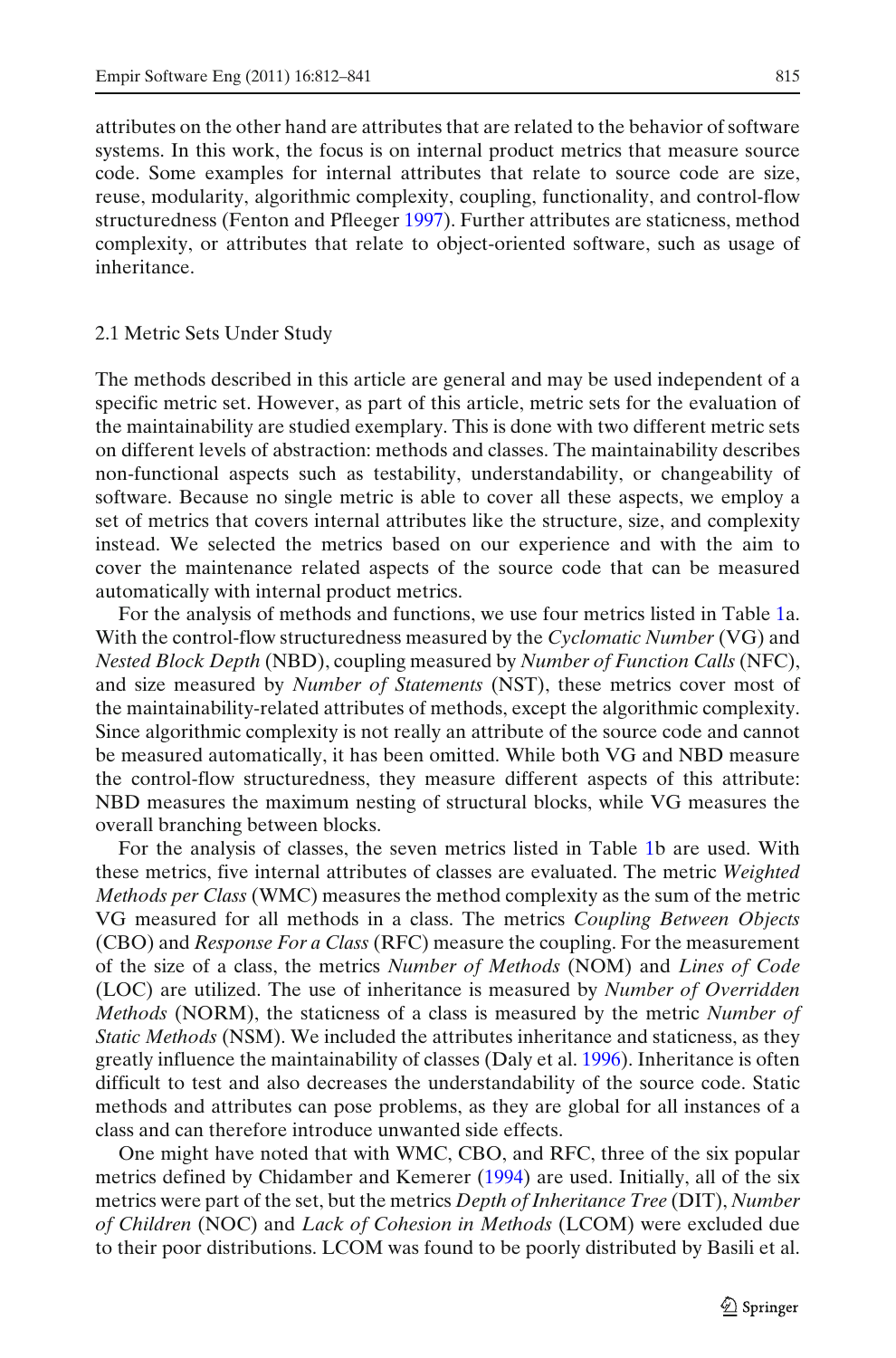| <b>Table 1</b> Metrics used in this article |                                |                                                                                                                                                                              |
|---------------------------------------------|--------------------------------|------------------------------------------------------------------------------------------------------------------------------------------------------------------------------|
| Metric name                                 | Internal attribute             | Description                                                                                                                                                                  |
| (a) Metrics for methods and functions       |                                |                                                                                                                                                                              |
| Cyclomatic Number (VG)                      | Control-flow<br>structuredness | Calculated based on the control<br>flow graph $G = (V, E)$ and<br>number of a method $M$ as<br>$VG(M) =  E  -  V  + p$ , where<br>$p$ is the number of entries<br>and exits. |
| Nested Block Depth (NBD)                    | Control-flow<br>structuredness | Maximum number of nested<br>blocks in a method.                                                                                                                              |
| <b>Number of Function Calls (NFC)</b>       | Coupling                       | Number of functions called<br>by a method                                                                                                                                    |
| Number of Statements (NST)                  | <b>Size</b>                    | Number of statements of a<br>method                                                                                                                                          |
| (b) Metrics for classes                     |                                |                                                                                                                                                                              |
| Weighted Methods per Class (WMC)            | Method<br>complexity           | Complexity of a class as the sum<br>of the complexity of its methods.<br>Here, VG is used as complexity<br>measure.                                                          |
| Coupling Between Objects (CBO)              | Coupling                       | Number of classes, to which a<br>class is coupled.                                                                                                                           |
| Response For a Class (RFC)                  | Coupling                       | Size of the <i>response set</i> of a class,<br>i.e. all methods that can be<br>invoked directly or indirectly<br>by calling a method of a class.                             |
| Number of Overridden Methods<br>(NORM)      | Inheritance                    | Number of methods defined by<br>a parent that are overridden<br>by a class                                                                                                   |
| Number of Methods (NOM)                     | Size                           | Number of methods of a class                                                                                                                                                 |
| Lines of Code (LOC)                         | Size                           | Lines of code, excluding empty<br>and comment-only lines.                                                                                                                    |
| Number of Static Methods (NSM)              | <b>Staticness</b>              | Number of static methods of<br>a class                                                                                                                                       |

<span id="page-4-0"></span>**Table 1** Metrics used in this article article

[\(1996](#page-26-0)). Furthermore, DIT and NOC are poorly distributed in the projects measured for the case studies in this work. We discuss their exclusion in Section [5.3.](#page-18-0)

## 2.2 Thresholds for Software Metrics

In general, thresholds discriminate values. In case a threshold defines an upper bound, the values that are greater than a threshold value are considered to be problematic, the values lower are considered to be acceptable. Thus, by defining thresholds a simple analysis of measured values is possible. For the interpretation of software metrics thresholds are required. For example, consider a metric *m* that measures the size of an entity *x*. Then a threshold *t* can be used to determine if *x* is to large:

$$
m(x) > t \Rightarrow x
$$
 is too large.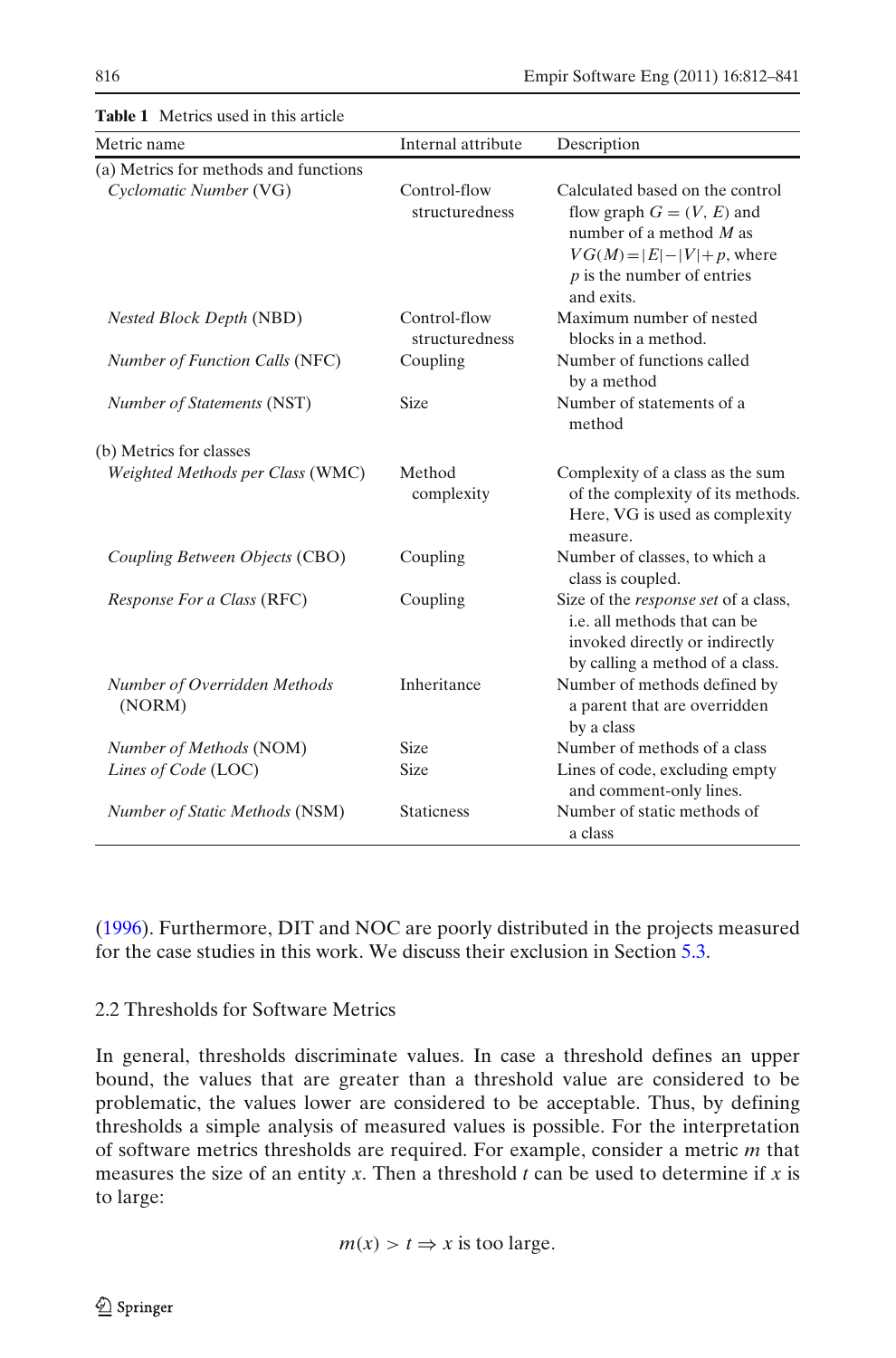<span id="page-5-0"></span>While the above is an example of a threshold used as an upper bound, it might as well be a lower bound. For simplicity, we assume that thresholds are always upper bounds. However, this is no restriction as lower bounds can be transformed into upper bounds. Let *m* a metric with threshold *t* that defines a lower bound, i.e., entities *x* are considered to be problematic if  $m(x) < t$ , which is equivalent to  $1/m(x) > 1/t$  if  $m(x)$  and *t* are non-negative, as metrics and thresholds usually are. By defining a new metric  $m'(x) = 1/m(x)$  and a new threshold  $t' = 1/t$  a new metric with the opposite order is defined and with  $t'$  a threshold is obtained that defines an upper bound. However, by inverting the metric, its scale is changed. Another way to transform a lower bound into an upper bound while keeping it to scale is to subtract the metric from a maximum value. Let  $m_{\text{max}}$  the maximum value of metric  $m$ . Then

$$
m(x) > t \Rightarrow m(x) - m_{\text{max}} > t - m_{\text{max}} \Rightarrow m_{\text{max}} - t > m_{\text{max}} - m(x)
$$

and a new metric  $m''(x) = m_{\text{max}} - m(x)$  and a new threshold  $t'' = m_{\text{max}} - t$  are obtained, where *t* is an upper bound for *m*. However, this method has the disadvantage that a maximum value  $m_{\text{max}}$  has to be known.

Thresholds are not without problems. The first is the generality of threshold values. In general, a threshold value is good in one setting must not necessarily be good every setting. Depending on the organization, the programming language, the tools used, the qualification of the developers, among other factors that are project dependent, good threshold values may vary. This is a problem, as each organization, and maybe even each project, has to define thresholds that are chosen depending on its environment. This issue directly relates to a second issue, as good thresholds depend on so many factors, the definition of thresholds itself is a problem. Therefore, a methodology to determine environment specific thresholds is required.

| Metric name             | Language                              | Threshold | Source                       |
|-------------------------|---------------------------------------|-----------|------------------------------|
|                         | (a) Metrics for methods and functions |           |                              |
| VG                      | С                                     | 24        | French (1999)                |
|                         | $C++$                                 | 10        | French (1999)                |
|                         | C#                                    | 10        | French (1999)                |
| <b>NBD</b>              | C                                     | 5         | French (1999)                |
|                         | $C++$                                 | 5         | French (1999)                |
|                         | C#                                    | 5         | French (1999)                |
| <b>NFC</b>              | C                                     | 5         |                              |
|                         | $C++$                                 | 5         |                              |
|                         | C#                                    | 5         |                              |
| <b>NST</b>              | C                                     | 50        |                              |
|                         | $C++$                                 | 50        |                              |
|                         | C#                                    | 50        |                              |
| (b) Metrics for classes |                                       |           |                              |
| WMC                     | Java                                  | 100       | Benlarbi et al. (2000)       |
| <b>CBO</b>              | Java                                  | 5         | Benlarbi et al. (2000)       |
| <b>RFC</b>              | Java                                  | 100       | Benlarbi et al. (2000)       |
| <b>NORM</b>             | Java                                  | 3         | Lorenz and Kidd (1994)       |
| <b>LOC</b>              | Java                                  | 500       | Adapted from Copeland (2005) |
| <b>NOM</b>              | Java                                  | 20        | Adapted from Copeland (2005) |
| <b>NSM</b>              | Java                                  | 4         | Lorenz and Kidd (1994)       |

**Table 2** Threshold values for the metrics to measure the maintainability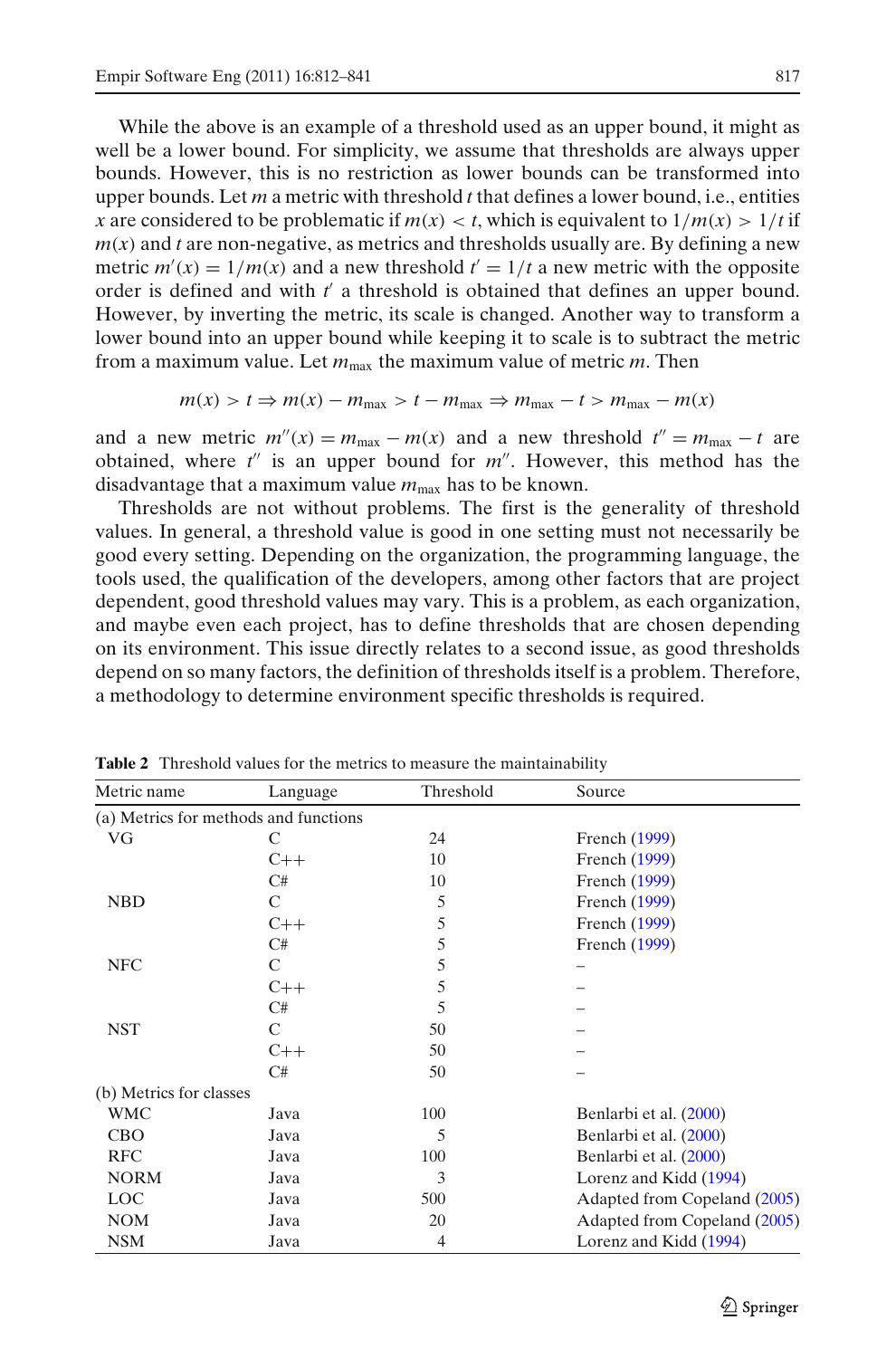<span id="page-6-0"></span>To allow a more differentiated analysis more than one threshold value for one metric can be defined. In this article, we assume source code to be either problematic or un-problematic. However, further shades of gray exist in between. For example, there may be two thresholds, a low one for *weak infractions* and a higher one for *critical infractions*. In this study, we only consider defining a single threshold for a given metric.

As baseline for our analysis, we use the thresholds listed in Table [2](#page-5-0) for the metric sets introduced in the previous section to analyze the maintainability of methods and classes. Most of them were determined as good thresholds for these metrics in previous work (Lorenz and Kid[d](#page-27-0) [1994](#page-27-0); Frenc[h](#page-27-0) [1999;](#page-27-0) Benlarbi et al[.](#page-26-0) [2000\)](#page-26-0). The languages and the environments for which these threshold values were determined are sufficiently similar to the setting of this work, which is why we argue that these thresholds are transferable to our application. The thresholds for the metrics LOC and NOM are based on thresholds used by the source code analysis tool PMD (Copelan[d](#page-26-0) [2005](#page-26-0)). PMD defines a threshold value of 1000 for lines of code including empty and comment-only lines for Java classes. In this work, we use different definition for the lines of code metric that excludes both empty and comment-only lines, thus we adapted the value to 500. Furthermore, PMD defines a threshold value of 10 for the number of methods excluding methods that start with "get" or "set". As the metric NOM counts all methods, the threshold value is adapted to 20 to account for the additional methods. For the remaining two metrics, NFC and NST, no reference values are available in the literature. Therefore, based on our experience, reasonable threshold values for both metrics have been defined, 5 for NFC and 50 for NST.

## **3 Foundations of Machine Learning**

In this section, we introduce the concepts of machine learning essential for this work. After a brief description of machine learning in general, we define the learning framework used in this work in Section 3.1. Finally, we discuss an algorithm to learn axis-aligned *d*-dimensional rectangles in Section [3.2.](#page-9-0) The approach for the optimization of metric sets is based on this algorithm.

In general, machine learning is a way to analyze data. Learning theory assumes that observed data can be described by an underlying process. The type of the process varies and depends on the type of learning. For example, it could be an automaton, but also a stochastic process. The aim of machine learning is to identify this process. Often, this is not accurately possible. However, in most cases it is still possible to detect patterns within the data. Assuming that the underlying stochastic process does not change, it is possible to predict properties of unseen data using the detected patterns. A more detailed introduction to machine learning in general can be found in the literature (e.g. Devroye et al[.](#page-26-0) [1997](#page-26-0); Shawe-Taylor and Cristianin[i](#page-27-0) [2004;](#page-27-0) Schölkopf and Smol[a](#page-27-0) [2002\)](#page-27-0).

3.1 Concept Learning in the Presence of Noise

In this work, we use *concept learning*. A concept defines how to divide vectors from the  $\mathbb{R}^d$  into positive and negative examples. The task of a learning algorithm is to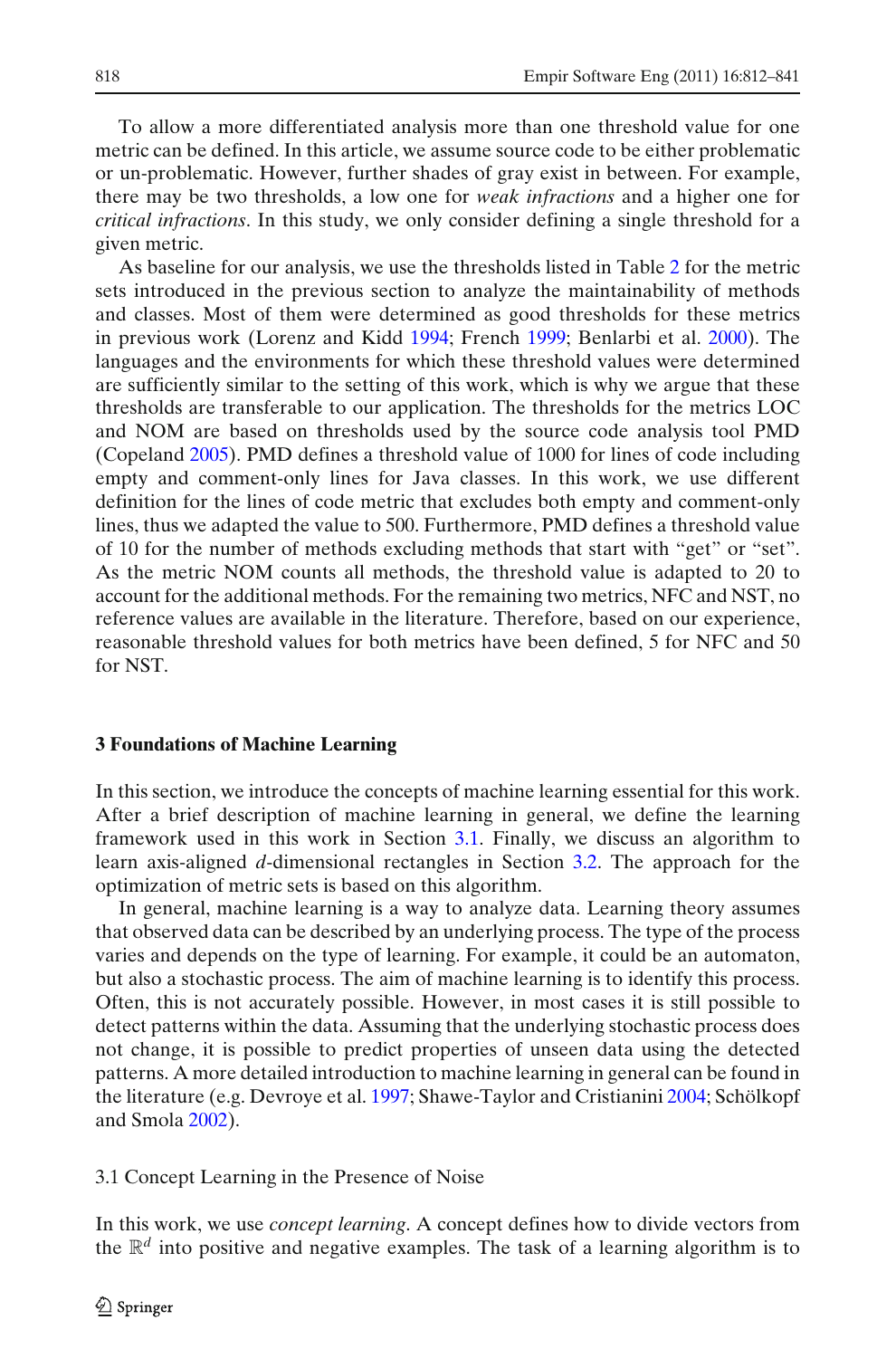infer a *target concept g* out of a *concept class*  $\mathscr C$ . The target concept can also be interpreted as the *bayesian classif ier* (Duda and Har[t](#page-26-0) [1973\)](#page-26-0) of the concept. A concept can also be understood as a map  $g: \mathfrak{X}^d \to \{0, 1\}$ , where  $\mathfrak{X}^d \subset \mathbb{R}^d$  denotes the *input space*. A learning sample is of the form  $U = (X, Y) \in \mathfrak{X}^d \times \{0, 1\}$ , where the *input element X* is randomly distributed according to the *sample distribution*  $\mathscr{D}$  defined over the input space X, *Y* is the *random label* or *output element* associated with *X*. In a noise free setting, the value of *Y* depends only on the random vector *X* and the target concept *g* and  $Y = g(X)$ . To obtain samples *U*, the concept of an *oracle* is used. On request, an oracle  $EX(\mathscr{D}, g)$  randomly draws an input element X according to the distribution  $\mathscr{D}$ , classifies *X* using *g* and returns a sample  $U = (X, g(X))$ . In practical applications, the oracle can be seen as a training sample that contains classified entities to be used for the learning.

Real-life applications are usually not noise-free, i.e., the property  $Y = g(X)$  is not always fulfilled. Most algorithms designed to work on noise-free data often perform poorly or do not work at all in the presence of noise. Therefore, noise modelling and algorithms that use these models for learning in the presence of noise are important. One way to introduce noise into a learning model is the *classif ication noise* model, which was first formalized by Angluin and Lair[d](#page-26-0) [\(1988](#page-26-0)). Further details on noise models can be found in Mammen and Tsybako[v](#page-27-0) [\(1999\)](#page-27-0), Tsybako[v](#page-27-0) [\(2004\)](#page-27-0). In the classification noise model, the label of the output variable *Y* is changed with a fixed probability and  $Y = g(X) \oplus S$ , where  $\oplus$  denotes the symmetric difference. The *random noise*  $S \in \{0, 1\}$  is 1 with probability  $\eta$ , i.e.,  $\mathbb{P}(S = 1) = \eta$ , where  $\eta$  denotes the *noise rate*. In the classification noise model, *S* is independent of the input element *X*. It follows directly that  $\mathbb{P}(Y \neq g(X)) = \eta$ . In combination with oracles, noise can be seen as an attacker that corrupts the output element of a sample generated by an oracle. Figure 1a visualizes this concept.

In the *Statistical Query Model* (SQM) proposed by Kearn[s](#page-27-0) [\(1998](#page-27-0)) *query functions* of the form  $\chi : \mathfrak{X}^d \times \{0, 1\} \to [a, b]$  are used to infer information about the data. For this purpose, a statistical oracle is introduced that returns the expected result of the queries within a specified degree of precision. The estimation is based on noise models.

We use a generalization of the classification noise model, where the random noise rate is orthogonal to the target concept (Brodag et al[.](#page-26-0) [2010\)](#page-26-0). The restriction that *S* is independent of the input element *X* is dropped. Instead, we introduce a *random noise rate*  $\eta(X)$  that depends on the input element, as shown in Fig. 1b. Hence,  $\eta(x) = \mathbb{P}(S = 1 | X = x)$  and thus the random noise depends on the input. For a given



**Fig. 1** Visualization of noise as an attacker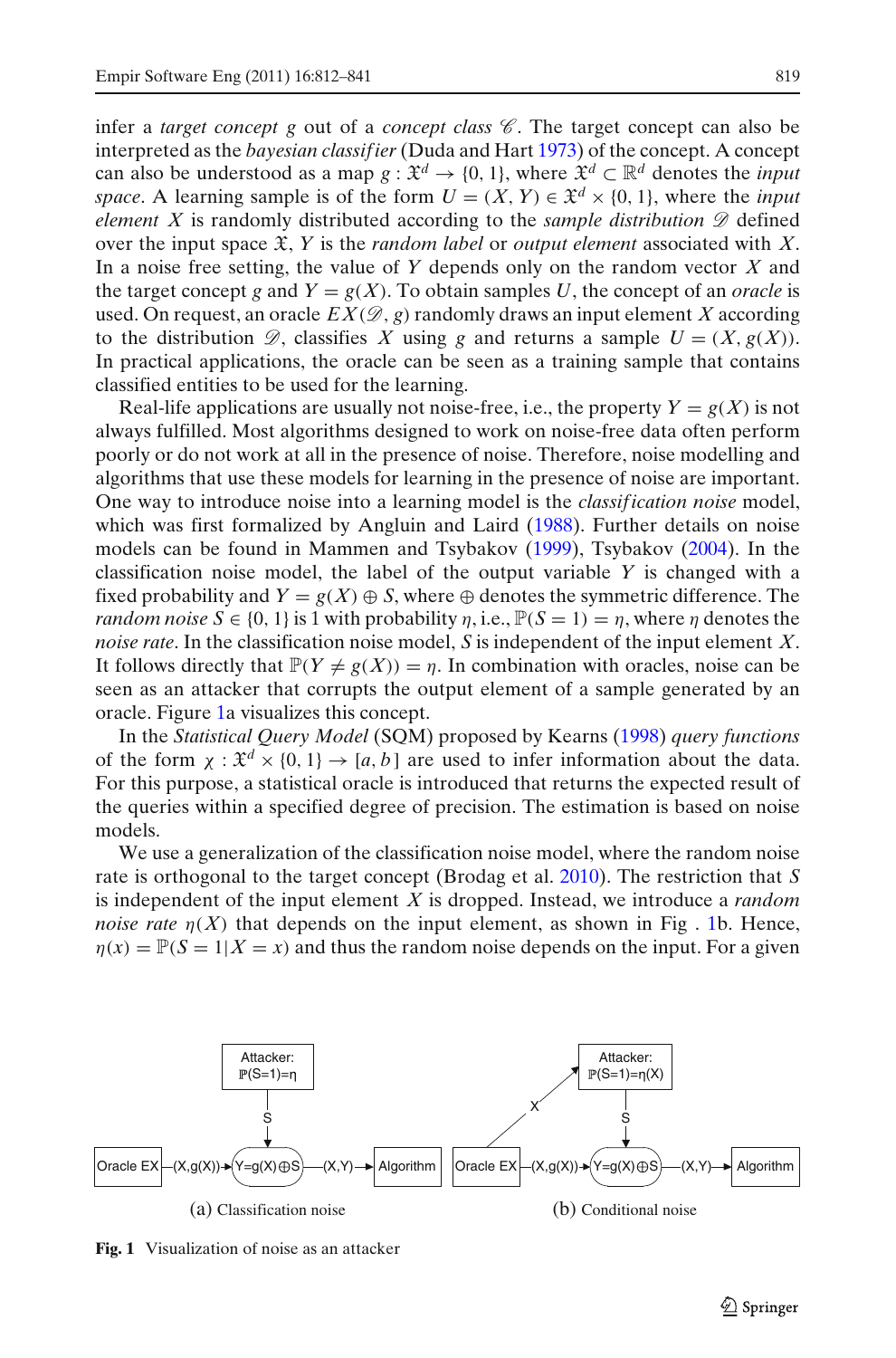<span id="page-8-0"></span> $x \in \mathfrak{X}^d$ , the noise rate is  $\eta(x) = \mathbb{P}(Y \neq g(X)|X = x)$  and for  $y_0 \in \{0, 1\}$  the *conditional expected noise rate* given  $g(X) = y_0$  is

$$
\eta_{y_0} := \mathbb{E}(\eta(X)|g(X) = y_0).
$$
\n(3.1)

Using the conditional expected noise rates  $\eta_0$ ,  $\eta_1$ , the *expected noise rate* can be calculated as  $\eta := \mathbb{E} \eta(X) = \eta_0 \mathbb{P}(g(X) = 0) + \eta_1 \mathbb{P}(g(X) = 1)$ .

Furthermore, we assume that query functions are *admissible*. A query function χ is admissible, if it is not correlated to the noise rate  $\eta(X)$  conditioned on the concept  $g(X)$ . The geometrical uncorrelation is orthogonality, hence it is said that the noise is orthogonal to the target concept. For the learning, this means that it is not possible to infer the value of  $\chi$  by simply considering the noise rate  $\eta(X)$ . This is a reasonable assumption, as usually no information about the result of a query is obtained by simply considering the noise rate.

Based on the introduced concepts and definitions, we can state the central theorem of the learning framework. This theorem describes how the expected value of an admissible query can be calculated if the conditional expected noise rates  $\eta_0$ and  $\eta_1$  are known.

**Theorem 1** *Let*  $\chi$  *be admissible with respect to*  $g \in \mathcal{C}$ *,*  $y_0 \in \{0, 1\}$ *. Then* 

$$
\mathbb{E}(\chi(X, y_0)|g(X) = y_0) = \frac{(1 - \eta_{\bar{y}_0})\mathbb{E}[\mathbb{1}_{\{Y = y_0\}}\chi(X, y_0)] - \eta_{\bar{y}_0}\mathbb{E}[\mathbb{1}_{\{Y = \bar{y}_0\}}\chi(X, y_0)]}{\mathbb{P}(Y = y_0) - \eta_{\bar{y}_0}}.
$$
\n(3.2)

The proof of Theorem 1, as well as further details concerning learning with orthogonal noise, can be found in Brodag et al[.](#page-26-0)  $(2010)$  $(2010)$ . The function 1 is defined as

$$
\mathbb{1}_{\{cond\}} = \begin{cases} 1 & \text{if cond is true} \\ 0 & \text{if cond is false.} \end{cases}
$$
 (3.3)

On a learning sample, the expected values  $e_{y_0} := \mathbb{P}(Y = y_0), e_{\chi, y_0} := \mathbb{E}[\mathbb{1}_{\{Y = y_0\}} \chi(X, \chi_Y)]$  $y_0$ ], and  $e_{\bar{y}, y_0} := \mathbb{E}[\mathbb{1}_{\{Y = \bar{y}_0\}} \chi(X, y_0)]$  can be estimated using standard *maximumlikelihood estimators*. With the estimated values, the conditional expected value of a query  $\mathbb{E}(\chi(X, y_0)|g(X) = y_0)$  can be calculated for  $y_0 \in \{0, 1\}$  according to Theorem 1 as

$$
\mathbb{E}(\chi(X,0)|g(X)=0) = \frac{(1-\eta_1)e_{\chi,0} - \eta_1 e_{\bar{\chi},0}}{e_0 - \eta_1}
$$
(3.4)

and

$$
\mathbb{E}(\chi(X,1)|g(X)=1) = \frac{(1-\eta_0)e_{\chi,1} - \eta_0 e_{\bar{\chi},1}}{e_1 - \eta_0},\tag{3.5}
$$

where  $\bar{\chi}$  is an abbreviation for  $\bar{\chi}(x, y) = \chi(x, \bar{y})$ . The conditional noise rates  $\eta_0$ and  $\eta_1$  are usually unknown and estimated by guessing. In practical applications, the noise rates are guessed by sampling. For example, if we estimate that the noise rate is between 0.1 and 0.2, hypotheses for all pairs of noise rates  $\eta_0$ ,  $\eta_1$  =  $0.1, 0.11, \ldots, 0.19, 0.2$  could be calculated. Afterwards, we select the best of these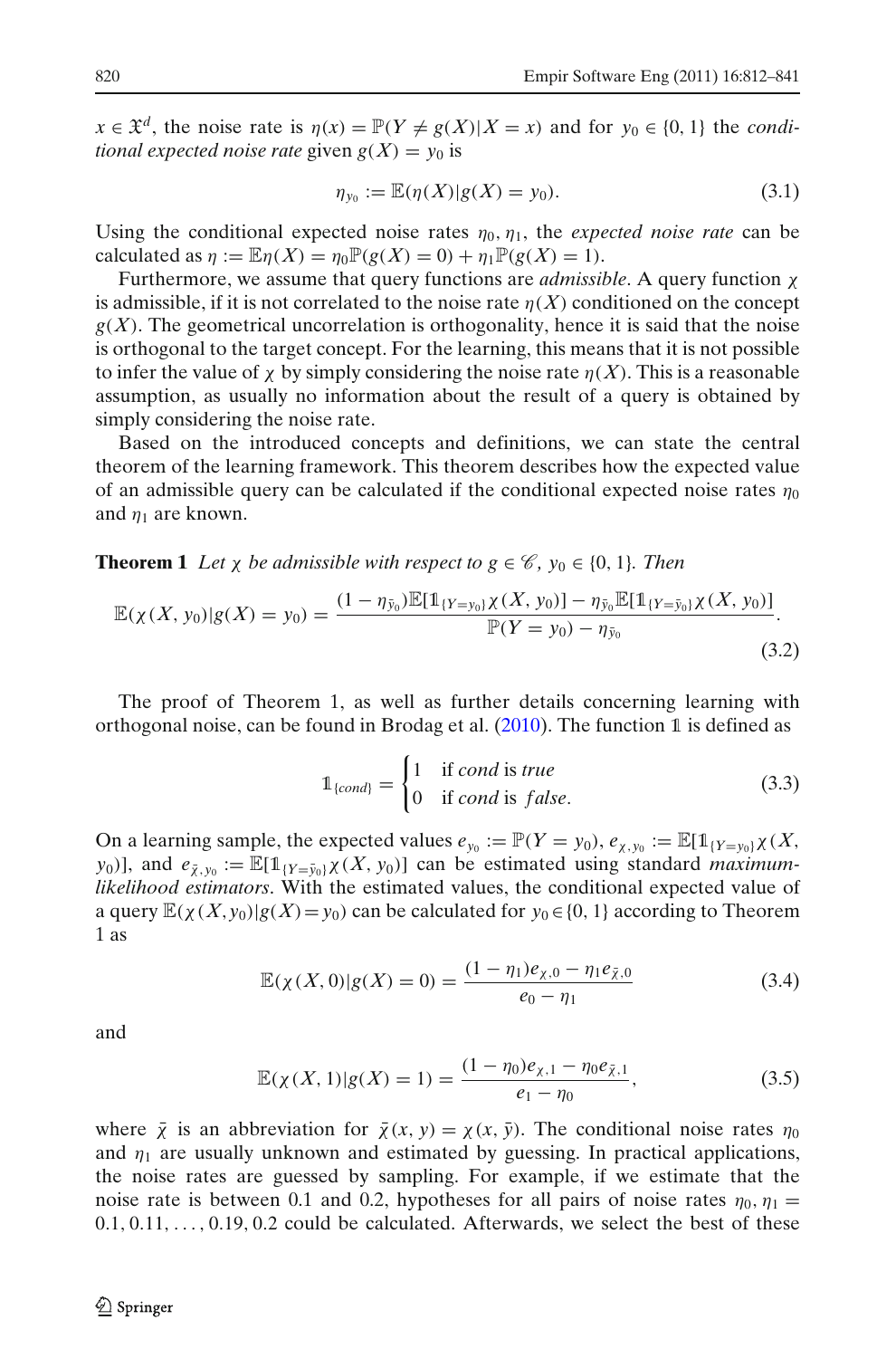<span id="page-9-0"></span>hypotheses. This is not an estimation of the noise rate itself, i.e., the noise rate used to calculate the optimal solution is not necessarily the true noise rate. Such noise handling strategies guarantee that if a noise rate close to the true noise rate is part of the sampled noise rates, the result is at least as good as it would be with the true noise rate.

#### 3.2 A Rectangle Learning Algorithm

In this work, we adapted the algorithm for learning axis-aligned *d*-dimensional rectangles proposed by Kearn[s](#page-27-0) [\(1998](#page-27-0)) to the noise model described above. The main adaptations are that the conditional expected noise rates  $\eta_0$  and  $\eta_1$  have both to be sampled, instead of only the expected noise rate  $\eta$ . Furthermore, the statistical oracle used by the algorithm is changed from the SQM to the random noise model by calculating the expected results of statistical queries based on Theorem 1. The algorithm has two phases. In the first phase, the training data is partitioned according to its distribution. In the second phase, the rectangle is computed based on this partition. Both phases are described in the following.

The aim of the first phase of the algorithm is to find a partition of the *d*dimensional real-space, such that

$$
\mathbb{P}(X_i \in I_{i,p}) = \mathbb{P}(X_i \in I_{i,q}) = \frac{1}{\lceil 1/\varepsilon \rceil} \approx \varepsilon \tag{3.6}
$$

for each dimension  $i = 1, ..., d$  and  $p, q = 1, ..., \lceil 1/\varepsilon \rceil$  for  $X \in \mathbb{R}^d$  randomly distributed according to  $\mathscr{D}$ , where  $X_i$  donates the *i*-th component of X and  $\varepsilon$  an *error bound* that the calculate hypothesis should abide. This means that it is equally likely that the *i*-th component of the randomly drawn vector *X* falls into any of the intervals  $I_i$ . In the implementation of the algorithm, a sorting algorithm is utilized to obtain these intervals according to the empirical distribution of a discrete training sample. After sorting the values for the *i*-th dimension, the intervals  $I_{i,p}$  can be defined by assigning the first  $\frac{p}{[1/\varepsilon]}$  vectors to  $I_{i,1}$ , the next  $\frac{p}{[1/\varepsilon]}$  to  $I_{i,2}$  and so on. These intervals fulfill the property defined by (3.6). If there are *n* samples in a training set, the complexity of the first phase is  $O(dn \log n)$ , as for each dimension the samples have to be sorted and efficient sorting algorithms are *O*(*n* log *n*).

In the second phase, the boundaries of the target rectangle are calculated. For each dimension separately, the probability  $p_{I_{i,p}} = \mathbb{P}(X_i \in I_{i,p} | g(X) = 1)$ , i.e., the probability that the target rectangle intersects an interval  $I_{i,p}$  is calculated. This probability is calculated using admissible queries and [\(3.5\)](#page-8-0). If the target rectangle intersects an interval, the probability  $p_{I_{ip}}$  should be significantly larger than 0. Thus, for each dimension *i*, the probabilities  $p_{I_{i,p}}$  are calculated from the left, i.e.,  $p = 1, 2, \ldots$  The first interval, for which  $p_{I_{i,p}}$  is significant defines the left, i.e., lower boundary *li* of the rectangle in the *i*-th dimension. The same is done from the right, i.e.,  $p = \lfloor 1/\varepsilon \rfloor, \lfloor 1/\varepsilon \rfloor - 1, \ldots$  to determine the right, i.e., upper boundary  $u_i$ . Using this procedure for each dimension, boundaries (*li*, *ui*) are calculated.

In the second phase, for each dimension, the probability  $p_{I_i}$  is calculated for at most  $\lceil 1/\varepsilon \rceil$  intervals from the left and analogously from the right. The estimation of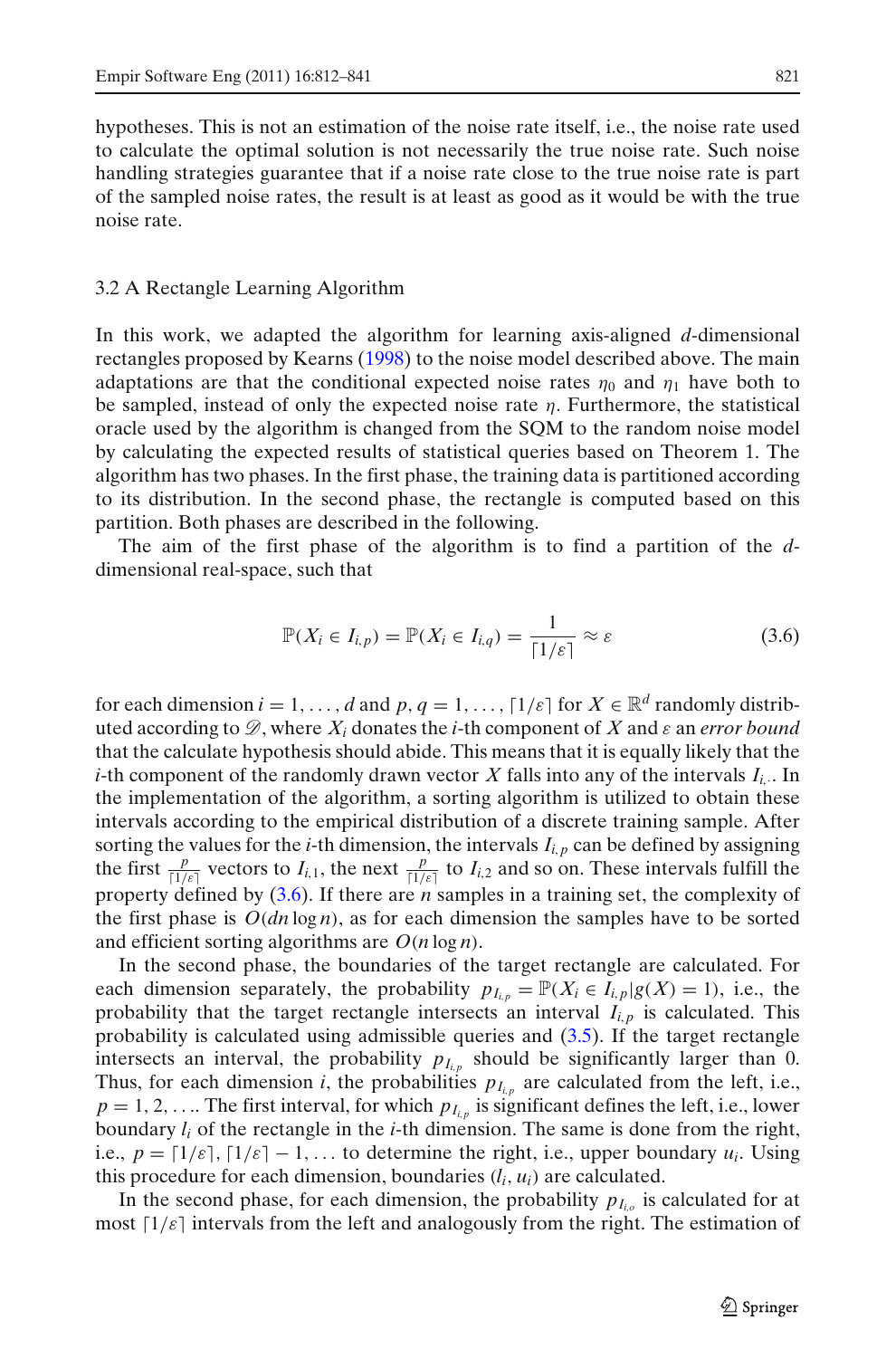<span id="page-10-0"></span>this probability is  $O(n)$ . Thus the complexity of the second phase is  $O(dn_{\frac{1}{\epsilon}})$  and the overall complexity of the algorithm is  $O(dn \log n + dn_{\frac{1}{\epsilon}}^1)$ .

## **4 Optimization of Metric Sets and Thresholds**

In this section, we introduce our machine learning based approach to optimize metric sets with thresholds for the detection of problematic entities. First, we describe in Section 4.1 how the rectangle learning algorithm is utilized to calculate thresholds. Based on that, we define a threshold optimization algorithm for the calculation of an optimized metric set with thresholds in Section [4.2.](#page-11-0) Then, in Sections [4.3](#page-12-0)[–4.5,](#page-14-0) we show three applications for this threshold optimization algorithm: 1) optimization of an existing metric set with thresholds to obtain an effective and efficient subset; 2) reduction of the complexity of the used classification method; 3) determination of environment specific thresholds.

4.1 Calculation of Thresholds Using Rectangle Learning

The analysis approach is based on a given metric set  $M = \{m_1, \ldots, m_d\}$  and a set of software entities **X** with known classifications **Y**. The aim is to obtain thresholds  $T =$  $\{t_1, \ldots, t_d\}$  for the metrics in M such that the metric set can be used to discriminate software entities in the same way, as it is done by the pair (**X**, **Y**). By measuring the software entities **X** with *M*, we transform the set of software entities **X** into a set of vectors in the *d*-dimensional real space, such that  $M(\mathbf{X}) := \{(m_1(x), \ldots, m_d(x))\}$ :  $x \in \mathbf{X} \subset \mathbb{R}^d$ . The pair  $(M(\mathbf{X}), \mathbf{Y})$  is the input for the axis-aligned rectangle learning algorithm, introduced in Section [3.2.](#page-9-0) As result, the algorithm yields pairs of upper and lower bounds  $(l_i, u_i)$  for each dimension  $i = 1, \ldots, d$ . As the *i*-th dimension represents the values the software entities calculated using the metric  $m_i$  and under the assumption that high metric values are bad, we interpret the upper bound of the rectangle in the *i*-th dimension as the threshold for the metric  $m_i$ . Therefore, with  $t_i = u_i$  a set of thresholds  $T = \{t_1, \ldots, t_d\}$  for the metric set *M* is obtained. For an entity *x*, the classification of the metric set *M* and the thresholds *T* is defined as

$$
f_0(x, M, T) = \begin{cases} 1 & \text{if } |\{i \in \{1, ..., d\} : m_i(x) > t_i\}| = 0 \\ 0 & \text{if } |\{i \in \{1, ..., d\} : m_i(x) > t_i\}| > 0, \end{cases}
$$
(4.1)

i.e.,  $f_0(x, M, T)$  is zero when at least one metric  $m_i$  exceeds its threshold  $t_i$ , and is one when none of the metrics exceeds its threshold.

Under the assumption that metric values are positive, this classification describes a rectangle with upper bounds *ti* and 0 as the lower bound. Figure [2a](#page-12-0) visualizes this in a 2-dimensional setting to clarify the relationship between rectangle learning and the usage of metric thresholds for the classification of software entities. Algorithm 1 describes this methodology in a step-wise fashion. The algorithm can be used to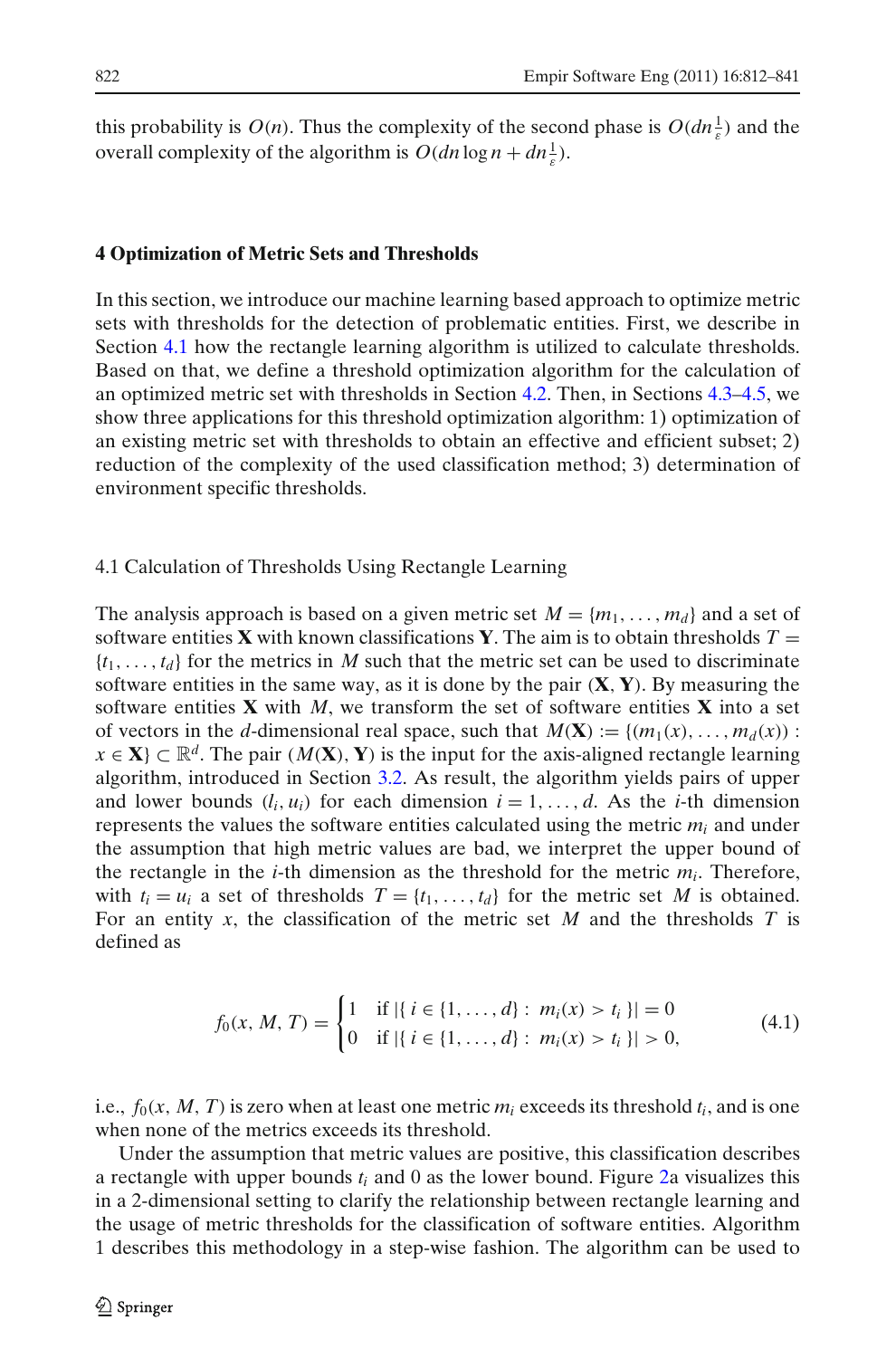<span id="page-11-0"></span>determine thresholds for a metric set given *any* training sample (**X**, **Y**) and *any* metric set, regardless of how the training sample or the metric set were determined.

| <b>Algorithm 1:</b> Algorithm for the calculation of thresholds |  |  |  |
|-----------------------------------------------------------------|--|--|--|
|-----------------------------------------------------------------|--|--|--|

**Input** : Set of software entities **X** with classifications **Y**, metric set  $M = \{m_1, \ldots, m_d\}$ **Output**: Thresholds  $T = \{t_1, \ldots, t_d\}$  $M(\mathbf{X}) \leftarrow \{ ((m_1(x), \ldots, m_d(x)) : x \in \mathbf{X} \} ;$ Apply the rectangle learning algorithm to  $(M(X), Y)$  and obtain  $(u_i, l_i), i = 1, \ldots, d)$ ;  $t_i \leftarrow u_i$  for all  $i = 1, \ldots, d;$  $T \leftarrow \{t_1, \ldots, t_d\}$ ; **return** *T*

The *classif ication error* is defined as the probability that a randomly drawn sample (*X*, *Y*) is classified wrongly

$$
\varepsilon = \mathbb{P}(f_0(X, M, T) \neq Y). \tag{4.2}
$$

Consequently, the *empirical classif ication error* on a given training sample (**X**, **Y**) is defined as

$$
\varepsilon_{\mathbf{X},\mathbf{Y}}(M,T) = \frac{1}{|\mathbf{X}|} \sum_{(x,y)\in(\mathbf{X},\mathbf{Y})} \mathbb{1}_{f(x,M,T)\neq y}.
$$
 (4.3)

## 4.2 Threshold and Metric Set Optimization Algorithm

Next, we define a threshold optimization algorithm that computes an optimized metric set based on the calculation of thresholds for a metric set. This means a metric set that is not only effective with respect to the classification it yields, but also efficient in terms of its size. To achieve this, we reduce the dimension of the metric set and recalculate the threshold values for the reduced sets. Recalculating the thresholds allows the algorithm to, e.g., enforce a stronger classification using one metric while dropping another from the set.

The algorithm uses an existing method *f* for the classification of software entities **X**. By applying *f* to the entities  $x \in \mathbf{X}$ , the classification **Y** can be calculated as **Y** =  ${f(x): x \in \mathbf{X}}$ . The resulting pair  $(\mathbf{X}, \mathbf{Y})$  is the basis for the calculation of thresholds.

Let *M* be a metric set to be used as basis for the determination of an optimized, i.e., effective and efficient metric set with thresholds. A metric set is called effective if its classification error is close to 0, i.e., less than or equal to a threshold for the error  $\delta \in \mathbb{R}$ . A metric set is called efficient if it is the smallest set to do so. Therefore, we need to calculate a subset  $M' = \{m'_1, \ldots, m'_{d'}\} \subseteq M$  with thresholds  $T' = \{t'_1, \ldots, t'_{d'}\}$ that yields classification error smaller than  $δ$ . To this aim, we determine thresholds based on the training set (**X**, **Y**) for all subsets of *M*. In other words, all sets that are element of the power set of *M*:  $M' \in \mathcal{P}(M) \setminus \emptyset$ . Then, for each subset *M'* the empirical classification error  $\varepsilon_{X,Y}$  is calculated. The smallest set *M'* that has a classification error  $\varepsilon_{X,Y} \leq \delta$  is an effective and efficient subset of *M*. Algorithm 2 describes the whole threshold optimization algorithm in a step-wise fashion. We discuss the run time and scalability of the algorithm in Section [6.1](#page-21-0) (research question R5).

The value  $\delta$  can be used as a steering parameter, depending on the accuracy expected of the optimized set and the available data. The higher the accuracy shall be and the more data is available, the smaller  $\delta$  should be. It is possible that no  $M'$ ,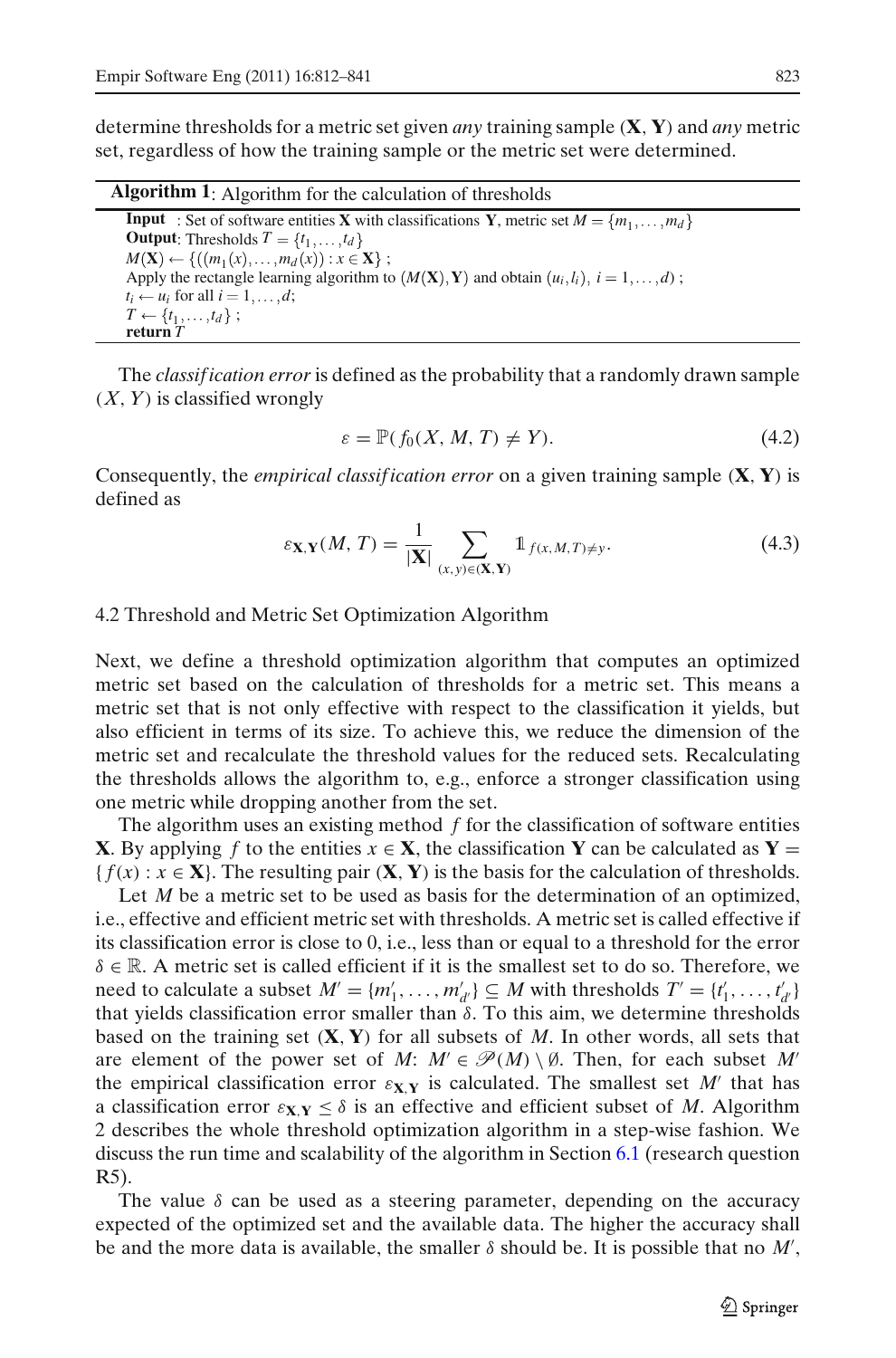<span id="page-12-0"></span>

**Fig. 2** Example for the classification of values using thresholds

 $T'$  satisfies the condition that its error is below  $\delta$ . In this case, there are three options to proceed: 1) choose a larger value for  $\delta$ ; 2) use a different metric set *M*; 3) abort the optimization efforts and conclude that a metric set *M* with threshold *T* is insufficient to describe the classification. As a practical matter,  $\delta$  can be sampled, e.g., by starting with  $\delta = 0.01$  and increasing it in 0.01 steps till a metric set found.

| <b>Algorithm 2:</b> The threshold optimization for metric set optimization                                                   |
|------------------------------------------------------------------------------------------------------------------------------|
| <b>Input</b> : Effective classification method f, set of software entities <b>X</b> , metric set M, error threshold $\delta$ |
| <b>Output:</b> Effective and efficient metric set $M^*$ with thresholds $T^*$                                                |
| $\mathbf{Y} \leftarrow \{f(x) : x \in \mathbf{X}\}\; ;$                                                                      |
| foreach $M' \in \mathscr{P}(M)$ do                                                                                           |
| Calculate thresholds $T'$ for $M'$ , $X$ , $Y$ with Algorithm 1                                                              |
| end                                                                                                                          |
| $M^* \leftarrow \min\{M' \in \mathscr{P}(M): \varepsilon_{X,Y}(M',T') \leq \delta\};$                                        |
| <b>return</b> $M^*$ and the corresponding $T^*$ :                                                                            |

4.3 Optimization of the Efficiency of Metric Sets with Thresholds

Given an existing effective metric set, the threshold optimization algorithm can determine an effective and efficient subset. Let *M* be a metric set with thresholds *T* and **X** a set of software entities. The function  $f_0(x, M, T)$  defines a classification method for **X**. Then,  $f_0$ , **X**, *M*, and an appropriate value for  $\delta$  are the input for the threshold optimization algorithm which will compute an optimized subset *M*<sup>∗</sup> with thresholds *T*<sup>∗</sup>. <sup>1</sup> As an example, Fig. 2 shows how the classification obtained by two metrics is approximated by only one of the two metrics. The dashed lines visualize the thresholds of the two metrics, used to classify the samples for the training. In Fig, 2a, both metrics are used for the classification; in Fig. 2b, only metric one is used. The squares mark the entities that are misclassified by the approximation.

<sup>&</sup>lt;sup>1</sup>We use *M'*, *T'* to denote any subset/threshold combination and *M*<sup>∗</sup>, *T*<sup>∗</sup> to denote optimal solutions.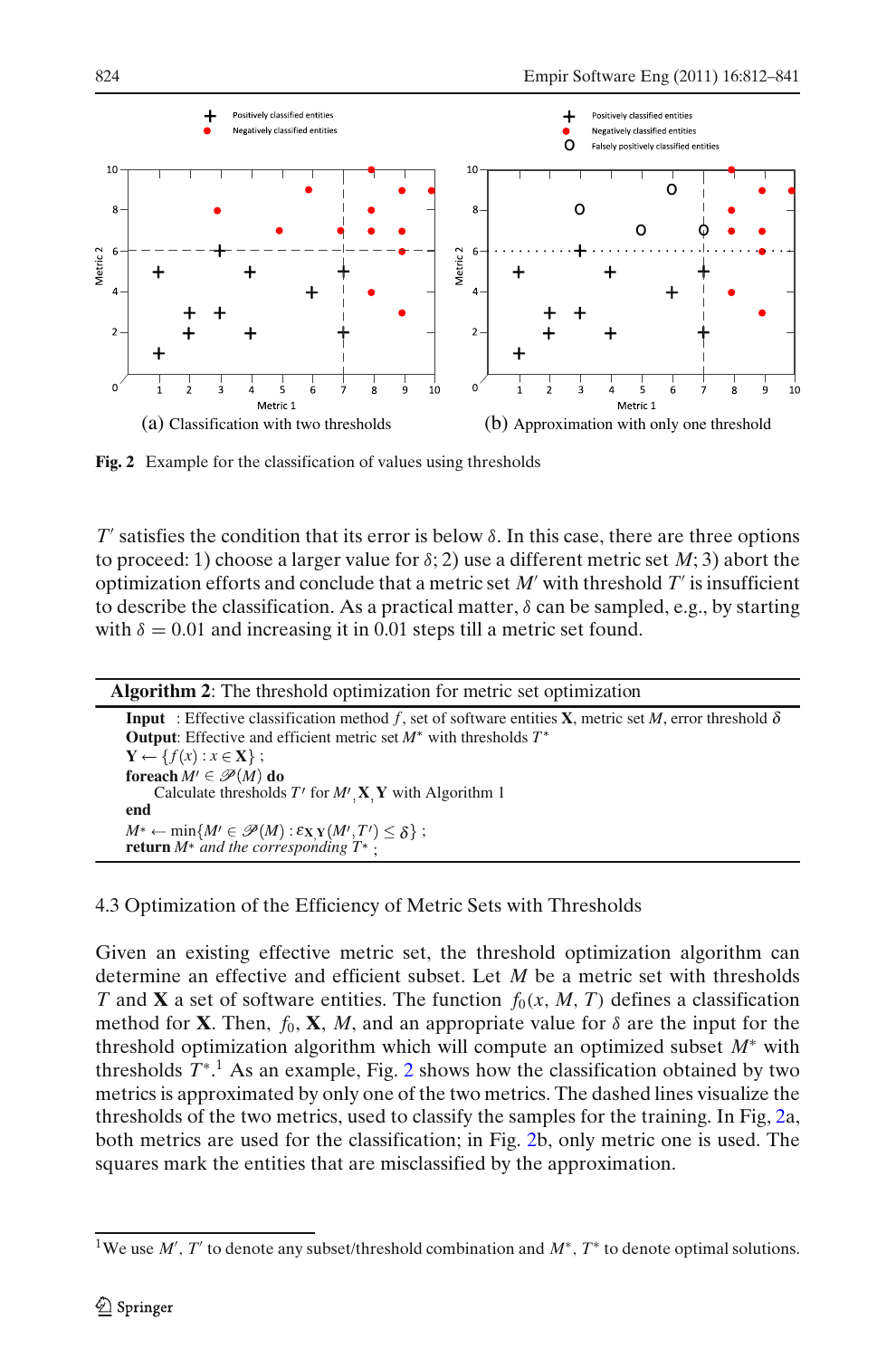#### <span id="page-13-0"></span>4.4 Reduction of the Classification Complexity

Another way to utilize the threshold optimization algorithm is to reduce the complexity of the classification scheme. With thresholds, a simple kind of classification is described: if a threshold is violated, an entity is problematic. This makes it clear why an entity is problematic and also provides an indicator what the problem might be. A slightly more complex approach is to allow a number of infractions  $\lambda$ , i.e.,  $\lambda$ thresholds may be violated. The function

$$
f_{\lambda}(x, M, T) = \begin{cases} 1 & \text{if } |\{i \in \{1, ..., n\} : m_i(x) > t_i\}| \leq \lambda \\ 0 & \text{if } |\{i \in \{1, ..., n\} : m_i(x) > t_i\}| > \lambda, \end{cases}
$$
(4.4)

describes the classification defined by a metric set *M* with thresholds *T*. With  $\lambda = 0$ , this  $f_{\lambda}$  is equal to  $f_0$  [\(4.1\)](#page-10-0), hence  $f_{\lambda}$  is a generalization of  $f_0$ .

One reason to use such a rule is to grant the developers more freedom, e.g., allowing short methods with a high structural complexity or long methods with a low structural complexity. But methods that are both long and structurally complex are forbidden. The classification with  $\lambda$  allowed infractions introduces an additional complexity to understand *why* a problematic entity was classified as such and which counter measures can be taken. Complex approaches that may yield a very good classification may be difficult to impossible to interpret, e.g., Support Vector Machine (SVM) based techniques (Schölkopf and Smol[a](#page-27-0) [2002](#page-27-0)). Other techniques, e.g., classification trees (Quinla[n](#page-27-0) [1986](#page-27-0)) show directly why an entity was classified as problematic, but it not clear how to fix as the tree may hide other reasons why the entity is problematic. In general, the classification could be performed by an arbitrary complex function *f*. A metric set that yields the same classification, with no infractions whatsoever allowed is preferable, because as Occams Razor suggests, the simplest solution is preferable (MacKa[y](#page-27-0) [2003\)](#page-27-0).

The threshold optimization algorithm calculates a simple threshold-based effective and efficient classification for a metric set *M*, with *f*, *M* and a set of software entities  $\bf{X}$  as input for Algorithm 2. Figure  $\bf{3}$  shows an example of how a classification



**Fig. 3** Example for the classification with one threshold infraction allowed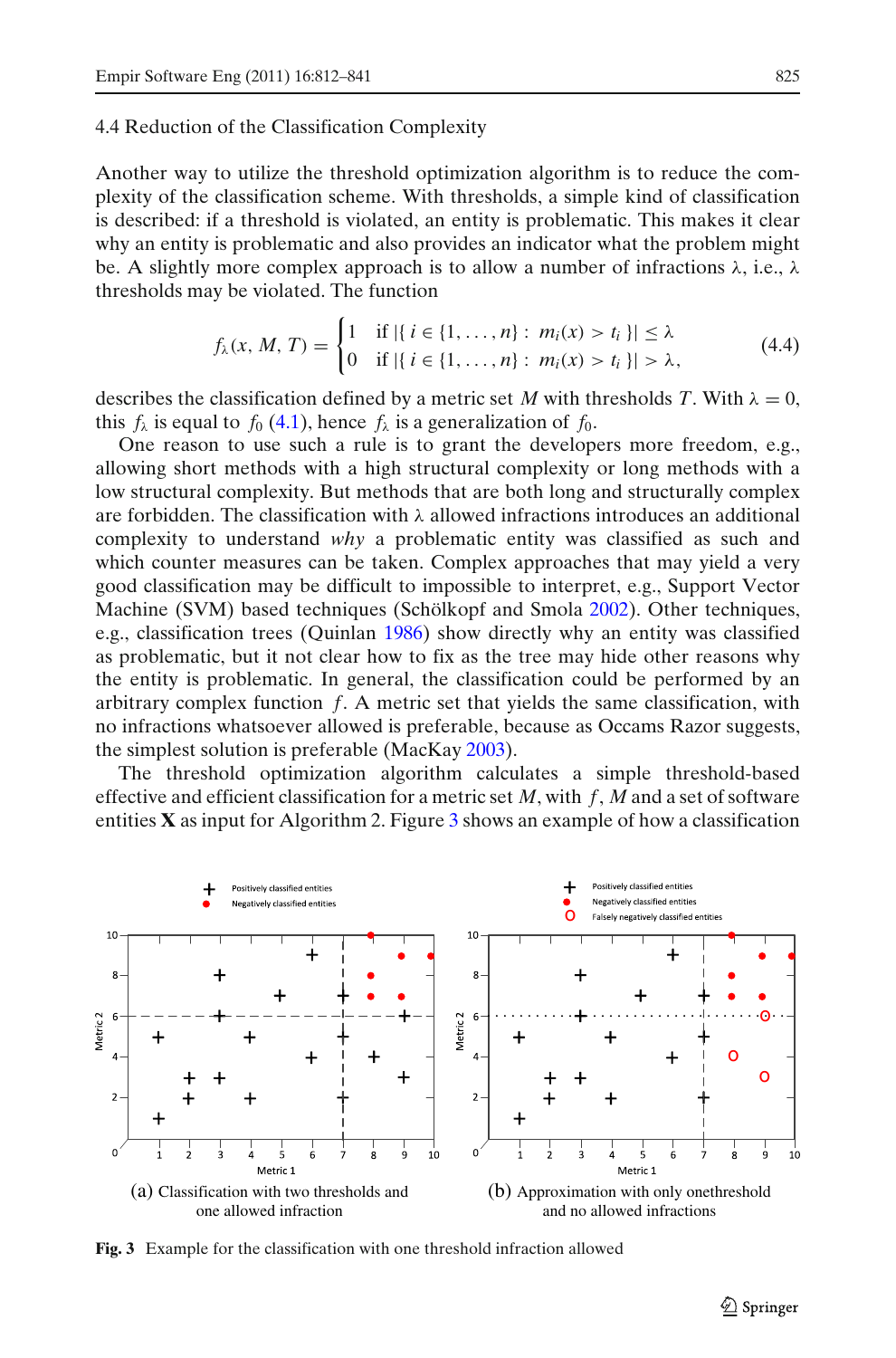<span id="page-14-0"></span>obtained with two metrics and one allowed infraction is approximated by only one of them.

# 4.5 Learning of Environment Specific Thresholds

An important aspect of thresholds for metrics is that they are often dependent on the properties of the project environment such as the requirements, the developer qualification or the programming language. Therefore, the best results are achieved with thresholds tailored to the specific environment. In the previous two sections, we have only shown how the threshold optimization algorithm can optimize already existing classification methods. However, the algorithm is also able to determine thresholds where currently no method of classification exists. For this, an expert has to select a set of software entities **X** that are typical for the project environment. Afterwards, the expert manually classifies them into good and bad based on his or her expertise. As basis for this, the expert may use intricate knowledge, but also information about the software, e.g., the fault history to identify which sections are probably problematic (e.g. Rosqvist et al[.](#page-27-0) [2003](#page-27-0)). This is the traditional approach to determine the quality of a software, without metric sets and thresholds. Using the thus obtained knowledge, we can determine a metric set with environment specific thresholds that mimics the experts knowledge. To conform to our nomenclature, the expert can be seen as a function *f* that classifies software. Then, given a metric set *M*, the threshold optimization algorithm is able to determine an effective, efficient, and environment specific metric set *M*<sup>∗</sup> with thresholds *T*<sup>∗</sup> that emulates the expert's knowledge.

## **5 Case Studies**

For the validation of the approach for the optimization of metric sets, we performed four case studies consisting of a total of nine experiments. After we describe the general methodology used to perform the case studies, we present the results of the case studies. The case studies were designed to answer the following research questions:

- **R1:** Is the method to optimize the efficiency of metric sets effective?
- **R2:** Is the method to reduce classification complexity effective?
- **R3:** Are the methods applicable and effective to different levels of abstraction (e.g., methods, classes, packages) and programming languages?
- **R4:** Is threshold recalculation with the rectangle learning algorithm necessary or is it sufficient to reuse known thresholds?
- **R5:** Is the exponential nature of the approach a threat to its scalability?

We answer these questions with respect to the case study results in Section [6.1.](#page-21-0)

## 5.1 Methodology

The case studies are based on metric data mined from archives of large scale open source software projects. By measuring code checked out from source code repositories, we obtained sets of software entities **X** with metric values *M*(**X**). To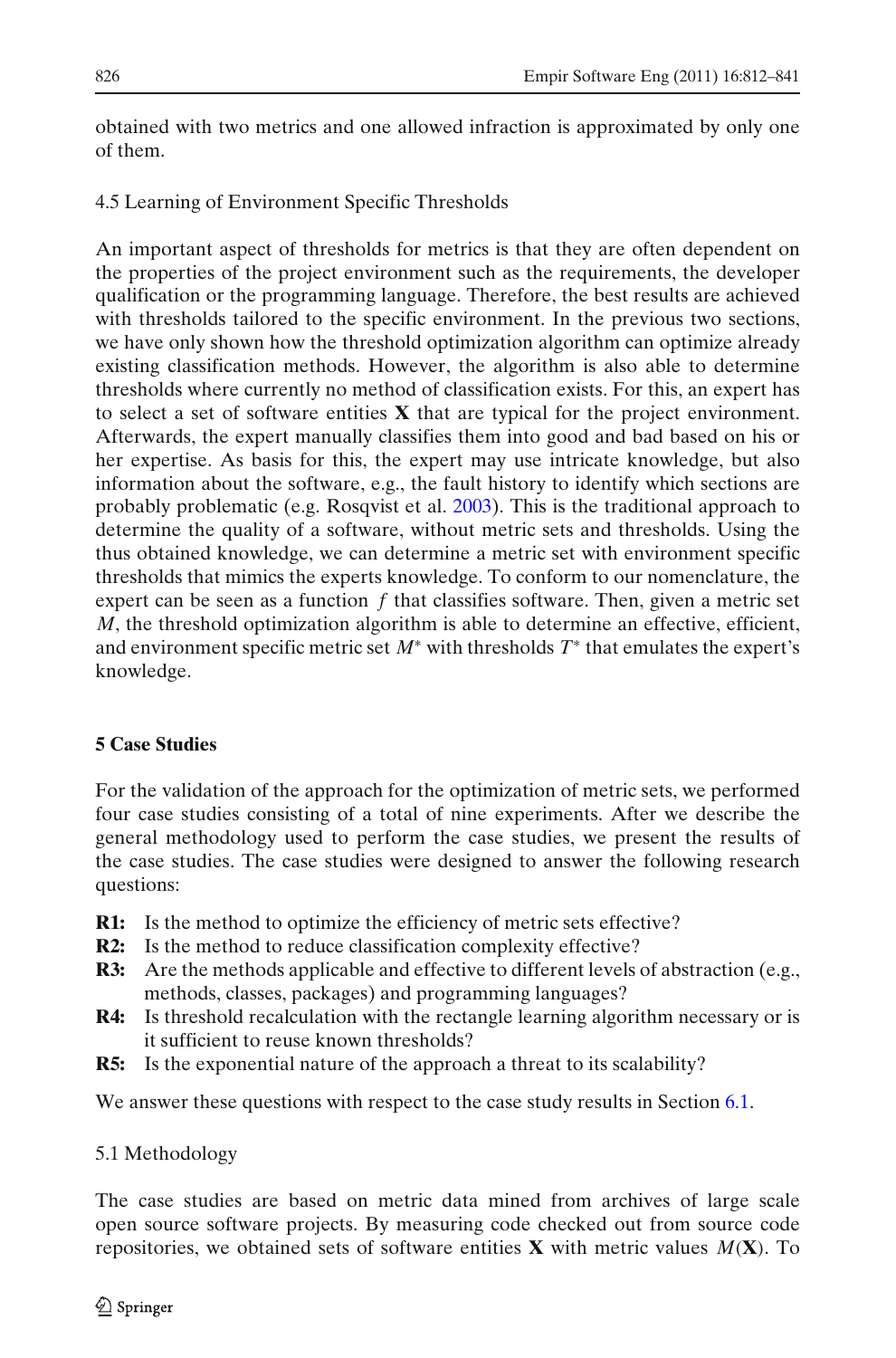<span id="page-15-0"></span>guarantee the validity of the results, the measured data is randomly split into three disjunctive sets: a *training set* (**X**train, **Y**train) that contains 50% of the data; a *selection set* ( $\mathbf{X}_{\text{sel}}, \mathbf{Y}_{\text{sel}}$ ) that contains 25% of the data; an *evaluation set* ( $\mathbf{X}_{\text{eval}}, \mathbf{Y}_{\text{eval}}$ ) that contains 25% of the data. Each of the three sets is used at a different stage of our learning approach. The training set is used to calculate a set of hypotheses  $h_{p,q}$  for sampled noise rates  $\eta_{0,p}, \eta_{1,q}$  using the rectangle learning algorithm. The selection set is used to select the best of these hypotheses, i.e., an optimal hypothesis *h*<sup>∗</sup> with respect to the empirical classification error  $\epsilon_{\mathbf{X}_{\text{col}},\mathbf{Y}_{\text{col}}}$ . The evaluation set is used to calculate the empirical classification error  $\epsilon_{\mathbf{X}_{eval},\mathbf{Y}_{eval}}$  of  $h^*$  on data that has not been part of the learning process. The error threshold  $\delta$  for the threshold optimization algorithm is gradually increased in steps of 0.005 until a set is found that abides the threshold.

By splitting the data into three sets, we ensure that no *overfitting* occurs. Overfitting is the effect that a hypothesis is specific to a training set and not generalized. For example, consider the learning of the structure of credit card numbers based on the sample {1111222233334444, 1234567812345678}. A correct and general assumption is that a credit card number consist of 16 digits. This assumption is also correct on any other learning sample. Therefore, it would also yield a low error—in this case no error at all. Thus, with this hypothesis no overfitting occurs. Another possible hypothesis would be that only the number 1111222233334444 and 1234567812345678 are valid credit card numbers. While this is a correct hypothesis on the training data, the hypothesis is not generalized and would indeed be incorrect for every other credit card number. However, if only the error on the training set is considered, both of the above presented hypothesis are equally good. By splitting the available data, this effect is prevented. Once yet unseen credit card numbers are checked for validity, the first hypothesis still yields the correct results and the error remains zero. However, for the second hypothesis, the error increases with every other credit card number seen, thus making it obvious that the hypothesis is tailored specifically to the training data and invalid in a generalized setting.

To further evaluate the case study results, we employ two additional measures for the quality of a hypothesis. The first is the *Matthews correlation coefficient* (MCC),



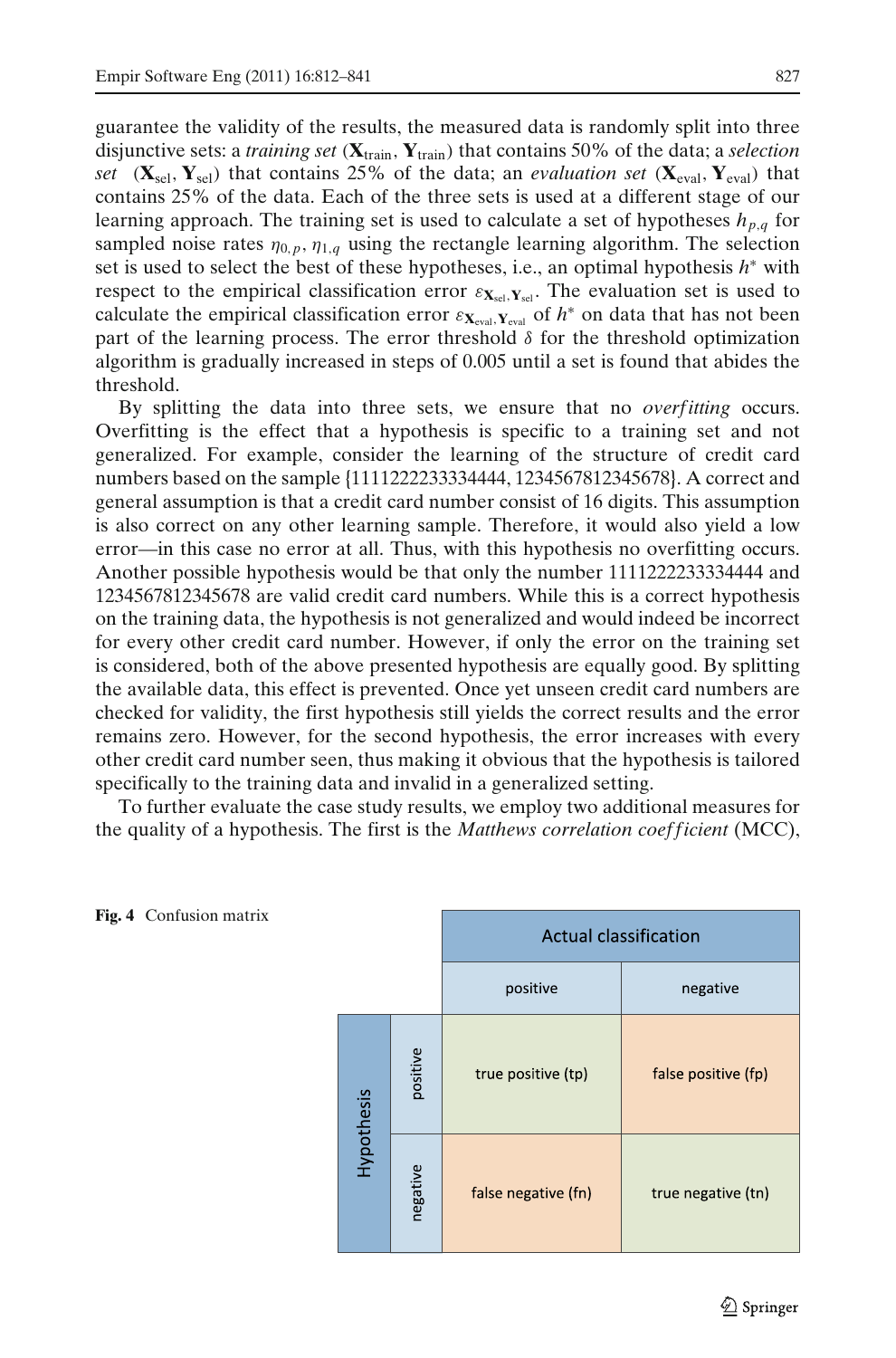<span id="page-16-0"></span>a measure for the quality of binary classifications often used in machine learning (Matthew[s](#page-27-0) [1975](#page-27-0)). It is based on the so called confusion matrix. In the confusion matrix, a hypothesis is compared to the actual values separately for positive and negative samples by counting *true positive* (tp), *true negative* (tn), *false positive* (fp), and *false negative* (fn) classified samples. In Fig. [4,](#page-15-0) the structure of the confusion matrix is visualized. The MCC is defined as

$$
MCC = \frac{tp \cdot tn - fp \cdot fn}{\sqrt{(tp + fp)(tp + fn)(tn + tp)(tn + fn)}}.
$$
\n(5.1)

Its value is distributed between −1 and 1, whereas 1 represents a perfect prediction, −1 an inverse prediction, and 0 a random prediction. In contrast to the classification error, the MCC provides a balance between fp and fn predictions. Thus, MCC is more sensitive if the hypothesis has a bias towards rather falsely classifying positive samples than negative ones and vice versa.

The second is the *F*-*score*, another measure for the quality of hypothesis based on the confusion matrix. It is based on the *precision* and *recall* of a hypothesis. The precision measures how many of the positive predicted values of a hypothesis are actually positives. The recall is a measure for how many of the actual positive values are predicted correctly. They are defined as follows:

$$
precision = \frac{tp}{tp + fp}
$$
  
\n
$$
recall = \frac{tp}{tp + fn}.
$$
\n(5.2)

The F-score is then defined as harmonic mean between prediction and recall:

$$
F-score = \frac{precision \cdot recall}{precision + recall}.
$$
\n(5.3)

Its value is distributed between 0 and 1, with 1 being a perfect score and zero being the worst.

#### 5.2 Case Study 1: Optimization of Metric Sets for Methods

In the first case study, we analyzed the methodology for the optimization of metric sets for methods and functions. For this purpose, we measured software from various domains implemented in the languages  $C, C++,$  and  $C#$ . Hereafter, we use the terms method and function interchangeably.

For C, we measured the *Apache HTTP Server*, <sup>2</sup> an open source HTTP server for Unix/Linux and Windows systems developed and maintained by the Apache Foundation.<sup>3</sup> We measured  $C_{++}$  methods for two of the main components of the K *Desktop Environment* (KDE)<sup>4</sup> for Linux, the *kdebase* and the *kdelibs* components. The kdebase component contains most of the core applications of KDE, e.g., the window manager, an X terminal emulator, and the file manager Dolphin. The kdelibs

[<sup>2</sup>http://httpd.apache.org/](http://httpd.apache.org/)

[<sup>3</sup>http://www.apache.org/](http://www.apache.org/)

[<sup>4</sup>http://www.kde.org/](http://www.kde.org/)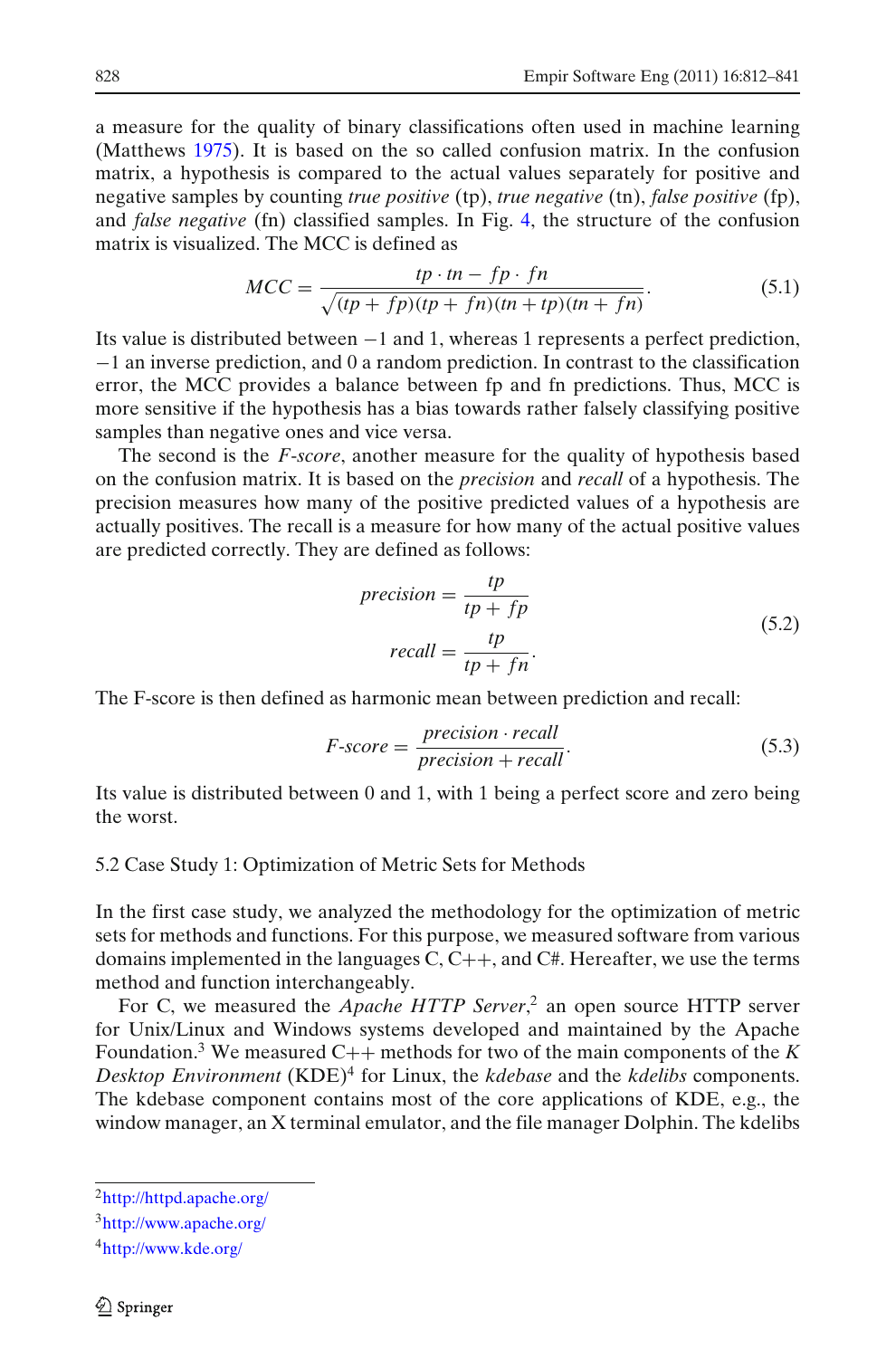| Project name                                | Version    | Language |                   | Number of methods |  |
|---------------------------------------------|------------|----------|-------------------|-------------------|--|
|                                             |            |          | Total             | Problematic       |  |
| (a) Projects used for method-level analysis |            |          |                   |                   |  |
| Apache Webserver                            | 2.2.10     | C        | 6718              | 1995              |  |
| kdebase                                     | 12/05/2008 | $C++$    | 21404             | 4161              |  |
| kdelibs                                     | 12/05/2008 | $C++$    | 37444             | 4921              |  |
| AspectDNG                                   | 1.0.3      | C#       | 2759              | 232               |  |
| NetTopologieSuite                           | 1.7.1.RC1  | C#       | 3059              | 317               |  |
| SharpDevelop                                | 2.2.1.2648 | C#       | 15700             | 1950              |  |
| Project name                                | Version    | Language | Number of classes |                   |  |
|                                             |            |          | Total             | Problematic       |  |
| (b) Projects used for class-level analysis  |            |          |                   |                   |  |
| Eclipse java development tools              | 3.2        | Java     | 4833              | 3349              |  |
| Eclipse platform project                    | 3.2        | Java     | 5399              | 3517              |  |

<span id="page-17-0"></span>**Table 3** Statistical information about the measured projects

provide a library of important core functions that are used by KDE, e.g., for networking, printing, and multi-threading. For C#, we measured three projects. The first C# project measured is *AspectDNG*, <sup>5</sup> an aspect weaver that enables *Aspect Oriented Programming* (Kiczales et al[.](#page-27-0) [2002\)](#page-27-0) in C#. The second is the *NetTopologySuite*, <sup>6</sup> a *Geographic Information System* (GIS) solution for the .NET platform. Finally, we measured *SharpDevelop*, <sup>7</sup> an *Integrated Development Environment* (IDE) for C#, VB.NET, and Boo. Table 3a gives further information about the analyzed versions, as well as the size of the projects.

The aim was to optimize the metric set  $M = \{VG, NBD, NFC, NST\}$  with the thresholds defined in Table [2a](#page-5-0) using Algorithm 2 and the methodology defined in Section [5.1.](#page-14-0) We used the thresholds defined in Table [2a](#page-5-0) to determine which source code was problematic. We performed three experiments, one for each programming language. The optimization resulted in a metric set  $M^* = \{NFC\}$  with a threshold of  $t_{NFC} = 5$  for all three languages. While this threshold value is the same as the one used to classify the data, it has actually been calculated by the rectangle algorithm as the optimal threshold values given the classification for this subset. With only the metric NFC instead of the whole set *M*, we achieve nearly the same classification, with an empirical error of 0.78%, 0.06%, and 0.59% for C, C++, and C#, respectively. Further analysis, using the MCC and F-score revealed no weaknesses of the classification either. The MCC ranges from 0.9555 for C# to 0.9956 for  $C_{++}$ , the F-score is at least 0.9942 for all three languages. Thus, a set with only one metric can to replace a set of four metrics with nearly no loss, i.e. the size of the set can be reduced by 75%. In fact, the error of less than 1% can be interpreted as noise. The Tables [4](#page-18-0) and [6a](#page-19-0) depict detailed results and statistical information about the metrics.

[<sup>5</sup>http://aspectdng.tigris.org/](http://aspectdng.tigris.org/)

[<sup>6</sup>http://code.google.com/p/nettopologysuite/](http://code.google.com/p/nettopologysuite/)

[<sup>7</sup>http://www.icsharpcode.net/](http://www.icsharpcode.net/)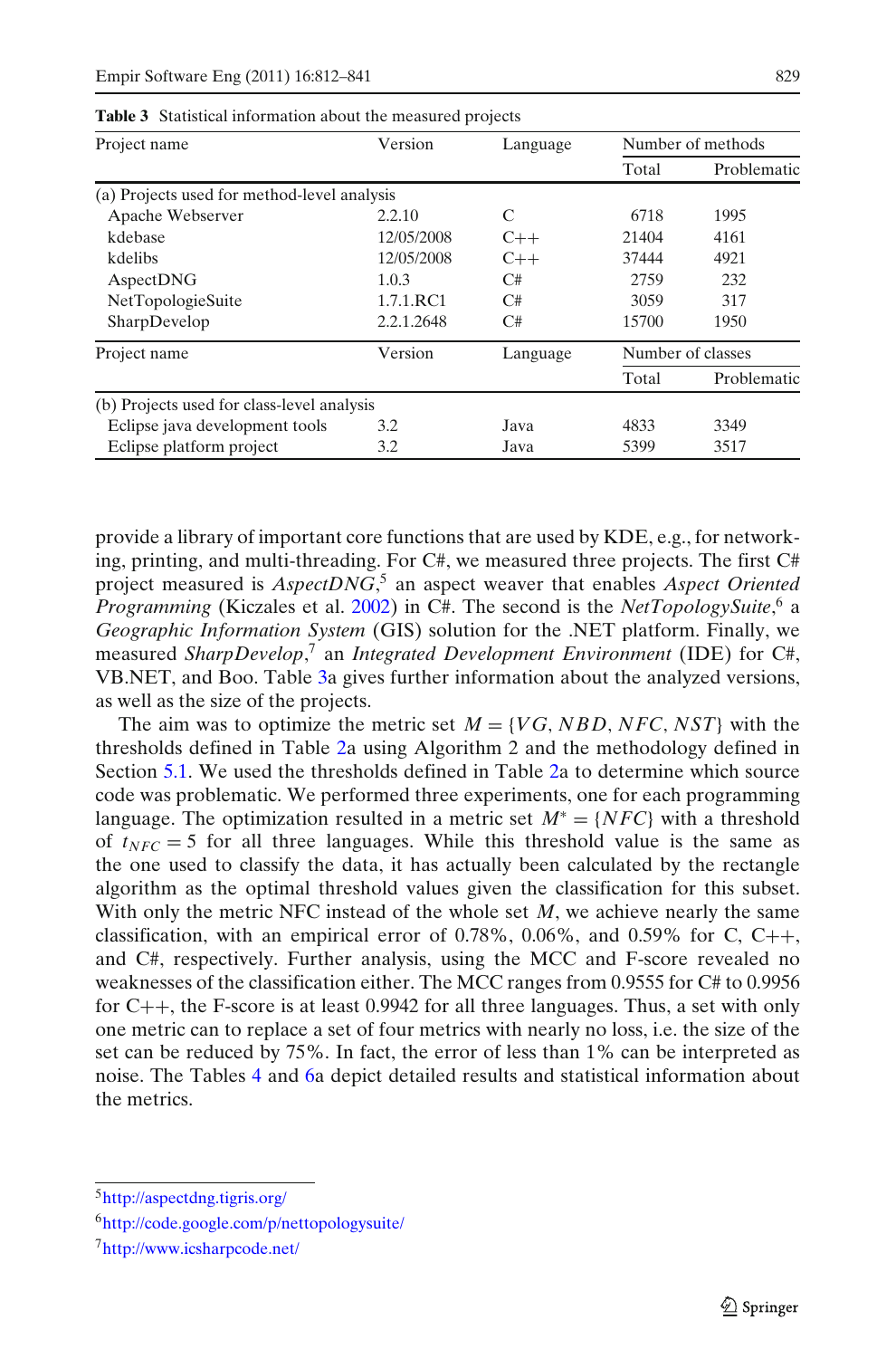| Metric     | Language | Median | Arithmetic mean | Max value | Threshold |
|------------|----------|--------|-----------------|-----------|-----------|
| <b>VG</b>  |          | 2      | 5.74            | 734       | 24        |
|            | $C++$    |        | 3.09            | 366       | 10        |
|            | C#       |        | 2.18            | 134       | 10        |
| <b>NBD</b> | C        | 2      | 2.15            | 21        | 5         |
|            | $C++$    | 2      | 1.76            | 13        |           |
|            | C#       | 3      | 2.71            | 11        |           |
| <b>NFC</b> |          | 2      | 6.1             | 410       |           |
|            | $C++$    | 2.     | 7.81            | 997       |           |
|            | C#       |        | 2.44            | 230       |           |
| <b>NST</b> |          | 2      | 15.61           | 1660      | 50        |
|            | $C++$    | 3      | 8.33            | 1132      | 50        |
|            | C#       |        | 4.78            | 544       | 50        |

<span id="page-18-0"></span>**Table 4** This table lists some statistical information about the measured C, C++ and C# methods

#### 5.3 Case Study 2: Optimization of Metric Sets for Classes

In the second case study, we analyzed the optimization of metric sets for Java classes. The basis for this case study are two large-scale open source projects, both run by the Eclipse Foundation:8 the Eclipse Platform9 and the Eclipse *Java Development Tools*  $(JDT)$ .<sup>10</sup> The Eclipse Platform Project defines the main components of the Eclipse Platform, like the handling of resources, the workbench, and the editor framework. For the analysis, we excluded the test code and the *Standard Widget Toolkit* (SWT), a framework for user-interface programming. The rational being, that test code is inherently different from product code and thus test classes should not be compared to other classes. For example, test-cases can be highly repetitive as lists of values have to be compared to expected values, leading to a large size of test classes. On the other hand, the structure of test code should be less complex to prevent errors in the test code itself. The thresholds of the related metrics, like LOC and WMC should therefore be different than for normal code. As for the SWT, while it is formally a part of the Eclipse Platform Project, it is mainly independent. The Eclipse JDT implements an IDE for Java development on top of the Eclipse Platform. Again, we excluded the test code from the analysis. Table [3b](#page-17-0) shows further information about the used versions and the size of both projects.

The metric set under study was  $M = \{WMC, CBO, RFC, NORMALOC, NOM,$ *NSM*} with thresholds as defined in Table [2b](#page-5-0) in the same manner as in case study 1. The metrics DIT and NOC were initially also part of this set, but we had to exclude them beforehand due to their poor distribution. As for DIT,  $\sim$  98% of the classes had an inheritance depth of 0 or 1. With the metric NORM another inheritance related measure is still part of the metric set, thus DIT can be excluded without reducing the internal attributes measured. The distribution of NORM is not ideal either, with only  $\sim$  83% of all values greater than or equal to 2. However, this is still

[<sup>8</sup>http:///www.eclipse.org/](http:///www.eclipse.org/)

[<sup>9</sup>http://www.eclipse.org/platform/](http://www.eclipse.org/platform/)

<sup>1</sup>[0http://www.eclipse.org/jdt/](http://www.eclipse.org/jdt/)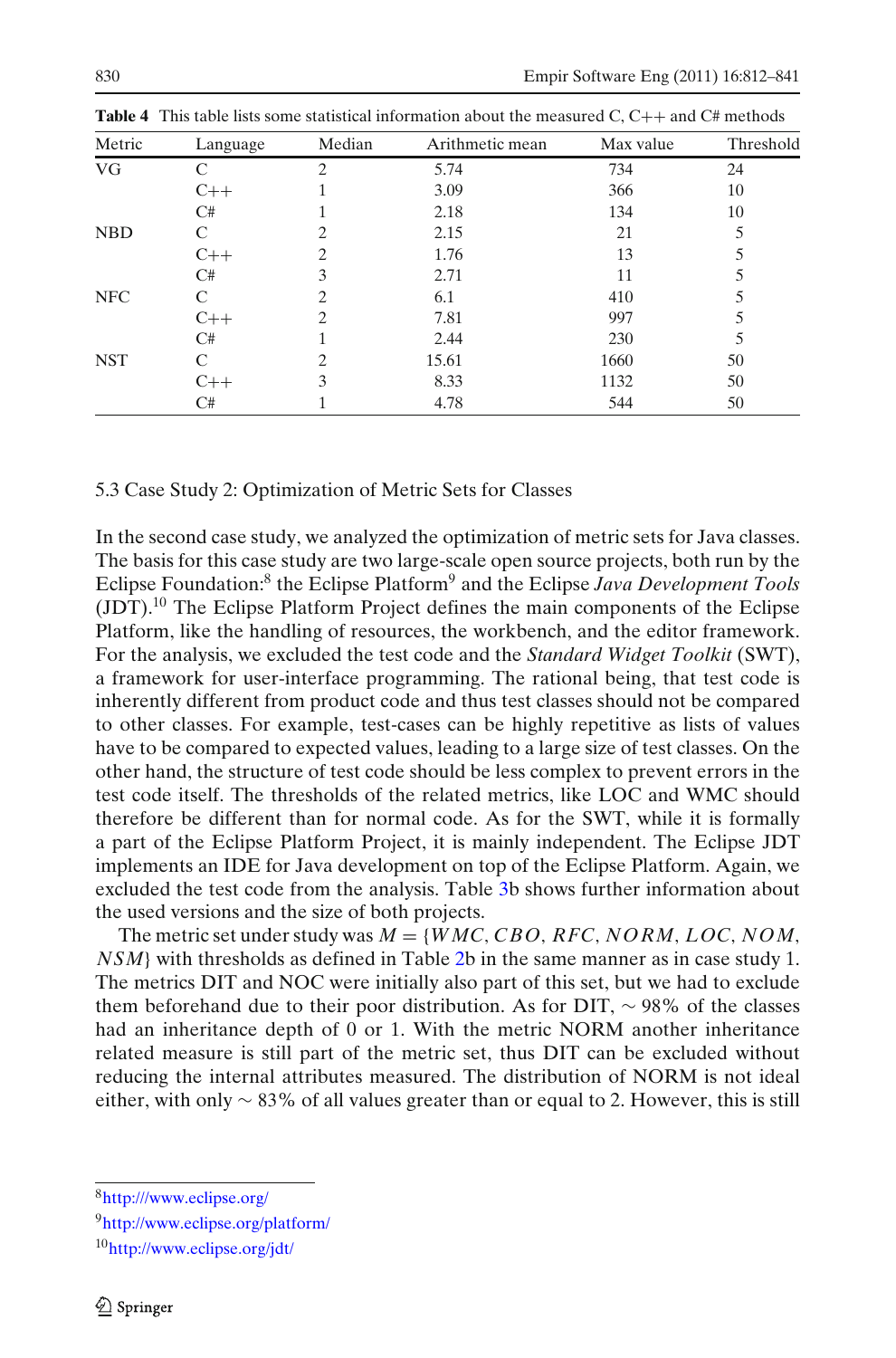| Metric      | Median | Arithmetic mean | Max value | Threshold |
|-------------|--------|-----------------|-----------|-----------|
| <b>WMC</b>  | 12     | 27.48           | 2138      | 100       |
| <b>CBO</b>  |        | 13.40           | 212       |           |
| <b>RFC</b>  | 20     | 35.21           | 675       | 100       |
| <b>NORM</b> |        | 0.96            | 166       |           |
| <b>LOC</b>  | 24     | 82.95           | 6619      | 500       |
| <b>NOM</b>  |        | 10.79           | 418       | 20        |
| <b>NSM</b>  |        | 0.81            | 128       |           |

<span id="page-19-0"></span>**Table 5** Statistical information about the measured Java classes

better than the distribution of DIT. The same argument is used to exclude NOC, where  $\sim$  91% are 0 or 1.

The optimization yielded the set *M*<sup>∗</sup> = {*CBO*, *NORM*, *NSM*}, with thresholds  $t_{CBO} = 5$ ,  $t_{NOM} = 3$  and  $t_{NSM} = 4$ . Similar to case study 1, the calculated threshold values are the same as the ones used for the classification. The empirical error of this set is 0.27%. The MCC and F-score reveal no weaknesses either, both have values above 0.99. Therefore, by using the set  $M^*$  of size  $|M^*| = 3$  instead of M of size  $|M| = 7$ , the size of the metric set is reduced by 57% without loss of generality. The Tables 5 and 6b depict detailed results and statistical information about the metrics.

5.4 Case Study 3: Reduction of the Classification Complexity for Methods

We performed this case study on the same data as case study 1 (see Section [5.2\)](#page-16-0). The case study is designed to test the capability of the threshold optimization algorithm to reduce the classification complexity. To this aim, we calculated the classification *Y* for the training using the metric set  $M = \{VG, NBD, NFC, NST\}$ , thresholds *T* as

|                  | $M^*$                 | $T^*$              | Error $\varepsilon$ | <b>MCC</b> | <i>F-score</i> |
|------------------|-----------------------|--------------------|---------------------|------------|----------------|
| (a) Case study 1 |                       |                    |                     |            |                |
| Language         |                       |                    |                     |            |                |
| C                | $\{NFC\}$             | ${5}$              | 0.78%               | 0.9793     | 0.9942         |
| $C++$            | $\{NFC\}$             | ${5}$              | $0.06\%$            | 0.9956     | 0.9986         |
| C#               | $\{NFC\}$             | ${5}$              | $0.59\%$            | 0.9555     | 0.9949         |
| (b) Case study 2 |                       |                    |                     |            |                |
| $M^*$            |                       |                    |                     |            |                |
|                  | {CBO, NORM, NSM}      | $\{5, 3, 4\}$      | 0.27%               | 0.9939     | 0.9959         |
| (c) Case study 3 |                       |                    |                     |            |                |
| Language         |                       |                    |                     |            |                |
| C                | [NST]                 | ${50}$             | $0.84\%$            | 0.9274     | 0.9955         |
| $C++$            | ${V}G$                | ${10}$             | 0.87%               | 0.9139     | 0.9954         |
| C#               | ${V}G$                | ${9}$              | 1.36%               | 0.7598     | 0.9930         |
| (d) Case study 4 |                       |                    |                     |            |                |
| λ                |                       |                    |                     |            |                |
| 1                | {RFC, NORM, NOM, NSM} | $\{98, 3, 20, 4\}$ | 1.71%               | 0.9449     | 0.9894         |
| 2                | {WMC, RFC}            | $\{99, 110\}$      | 2.21%               | 0.8494     | 0.9880         |

**Table 6** Case study results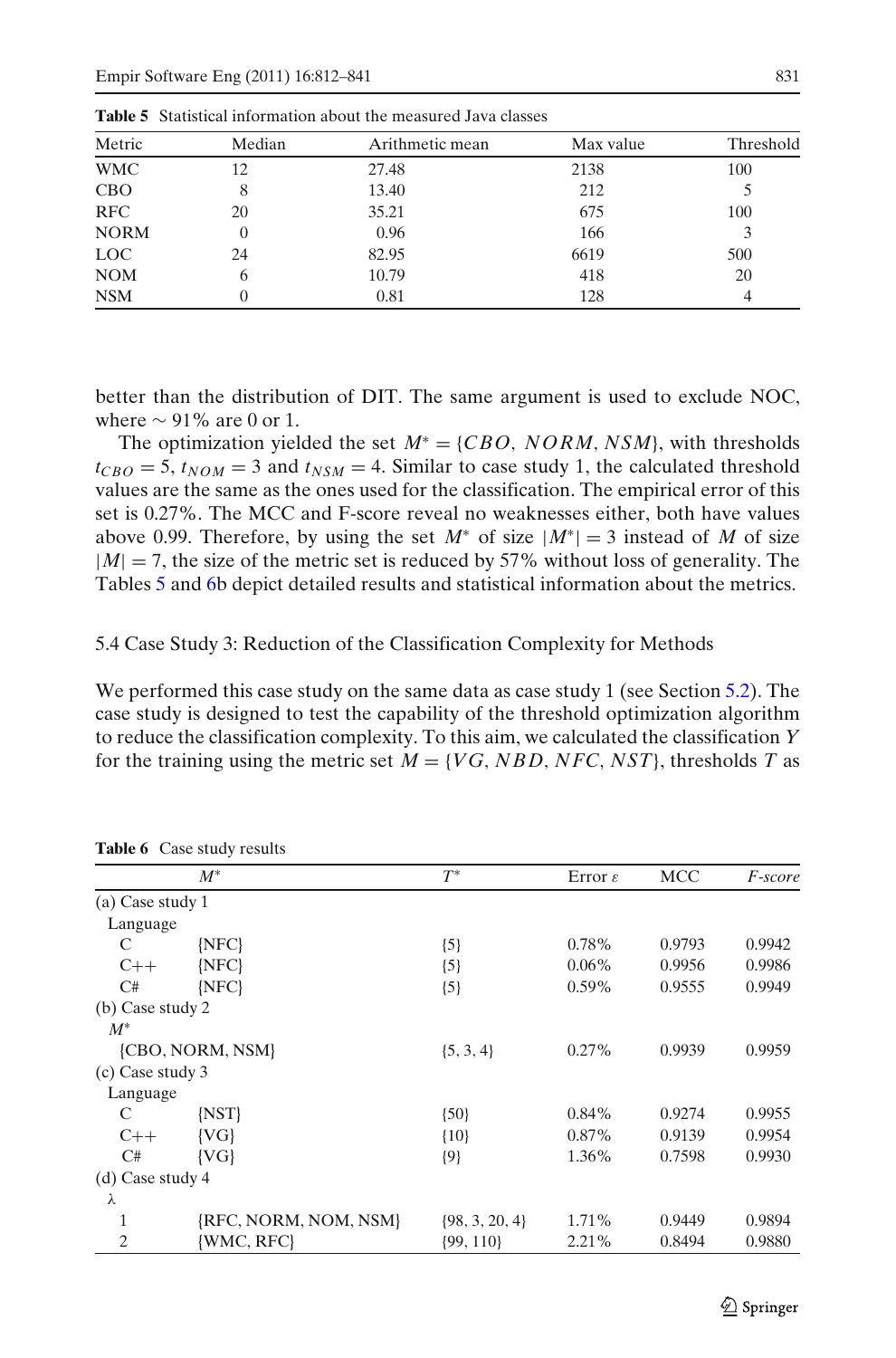<span id="page-20-0"></span>defined in Table [2a](#page-5-0), and  $f_1(\cdot, M, T)$  (see [\(4.4\)](#page-13-0)) to calculate the classification. Thus, an entity is only considered problematic if the threshold of more than one metric is violated.

In contrast to case study 1, the result is different for the various languages. In case of C, the metric NST with a threshold of  $t_{NST,C} = 5$  yields the best result with an empirical error of 0.84%. For C++ and C#, the metric VG with thresholds  $t_{VG, C++}$ 10 and  $t_{VG,C\#}$  = 9 performs best with an empirical error of 0.87%, respectively 1.36%. The calculated threshold value in the C# experiment is different to the one used in the initial classification, while remains the same in the C and  $C_{++}$  experiments. The MCC revealed no weakness for the C and  $C_{++}$  experiments. However, in the C# experiment, the MCC dropped to 0.7598. While this is still a very good value, it indicates a possible weakness of this result. The F-score revealed no such weakness and was above 0.9930 for all three languages. Thus, we were able to use a simpler classification methodology, while also reducing the size of the metric set by 75% for all three languages. Table [6c](#page-19-0) summarizes the results of this case study.

5.5 Case Study 4: Reduction of the Classification Complexity for Classes

We performed the fourth case study on the same data as case study 2 (see Section [5.3\)](#page-18-0). Like case study 3, it is designed to test the capability to reduce classification complexity. The methodology is similar to the one used in case study 3. Again, we use  $f_{\lambda}$  instead of  $f_0$  for the classification of software entities. Here, we use  $\lambda = 1, 2$ , i.e., we perform two experiments: 1) one threshold violation allowed; 2) two threshold violations allowed. Allowing more infractions would render the metric set ineffective, as more than half of the thresholds would have to be violated to even classify a class as problematic.

In both experiments, we determined effective and efficient metric sets. In the first experiment, with one violation allowed, the metric set  $M^* = \{RFC, NORM,$ *NOM*, *NSM*} with thresholds  $t_{RFC,1} = 98$ ,  $t_{NORM,1} = 3$ ,  $t_{NOM,1} = 20$ , and  $t_{NSM,1} = 4$ performed best with an empirical error of 1.71%. In the second experiment, the metric set {*WMC*, *RFC*} with thresholds  $t_{WMC,2} = 99$  and  $t_{RFC,2} = 97$  was effective and efficient with a classification error of 2.21%. Half of the threshold values calculated in this case study deviated from the ones used for the classification. While the empirical error of the experiment with  $\lambda = 1$  was higher than with  $\lambda = 2$ , the MCC performed the other way around. While the MCC of the experiment with  $\lambda = 1$  is unproblematic with 0.9449, it drops slightly for  $\lambda = 2$  to 0.8494. This suggest, that the hypothesis in the second experiment has a slight bias towards positive samples, as the F-score revealed no such weakness. It is above 0.98 for both experiments. The results show that a simpler classification can be used in both cases and, furthermore, the metric set sizes can be reduced by 42% and 71%, respecitvely. Table [6d](#page-19-0) summarizes the results of this case study.

## **6 Discussion**

In this section, we discuss the research questions R1–R5 with respect to the case study results. Afterwards, we discuss other methods for metric set optimization and compare them to our methodology.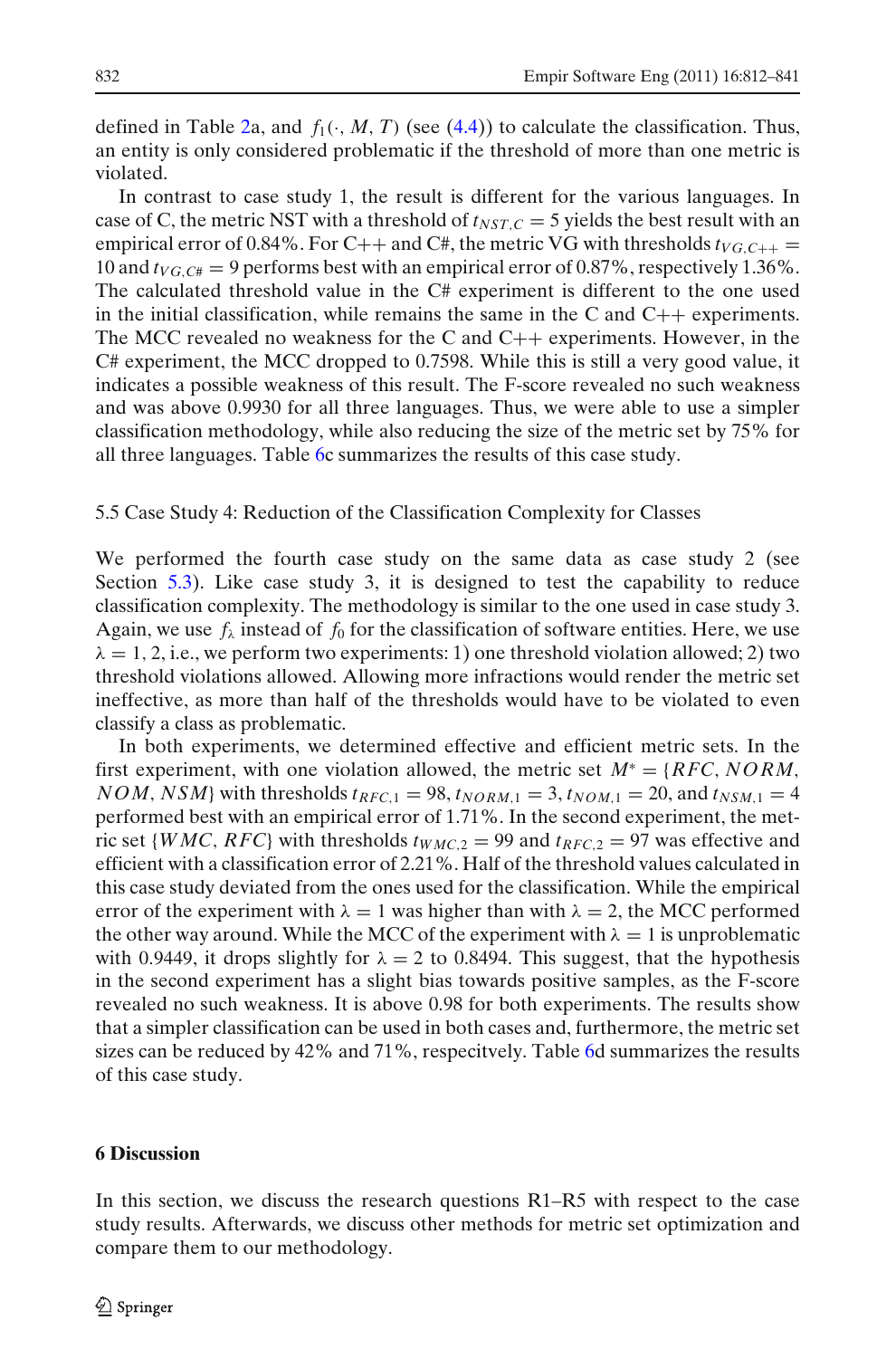## <span id="page-21-0"></span>6.1 Discussion of Research Questions

*R1: Is the method to optimize the efficiency of metric sets effective?* The results of the three experiments of case study 1 and the experiment performed in case study 2 show that the methodology is capable of decreasing the size of metric sets between 57% and 75% without a significant loss of classification precision. Based on these four successful experiments, each of them performed in a different environment, the answer to this research question is yes.

*R2: Is the method to reduce classif ication complexity ef fective?* In case studies 3 and 4 we classified the data with a method more complex than the simple threshold classification. A total of five experiments were performed, in all of which simple thresholds were sufficient to reproduce the original classification. Furthermore, the resulting metric sets were also 42% to 85% smaller than the ones used for the classification. Thus, the answer to this research question is yes.

*R3: Are the methods applicable and ef fective to dif ferent levels of abstraction (e.g., methods, classes, packages) and programming languages?* In the case studies 1 and 3, we analyzed methods and functions, while classes were under consideration in case studies 2 and 4. Thus, the approach does not depend on the level of abstraction. Furthermore, in the case studies, we used projects written in four different programming languages: C, C++, C# and Java. These four languages cover the procedural and the object-oriented paradigm. Moreover, *C* is a low-level and close to the system programming language, whereas Java and C# are relatively high level. Therefore, the results indicate that the programming language has no impact on the capabilities of the methodology and the answer to this question is yes.

*R4: Is threshold recalculation with the rectangle learning algorithm necessary or is it suf f icient to reuse known thresholds?* On one hand, the results of case studies 1 and 2 suggest that recalculation of threshold values is not required when optimizing a metric set. In all experiments conducted, the calculated threshold values were the same as the original ones. On the other hand, the results of case study 3 and 4 suggest that when the classification method is changed, recalculation of threshold values is beneficial even if the formerly used method is based on thresholds. In addition to the problems analyzed in the case studies, there are possible applications where no thresholds are available, e.g., if a non-threshold based classification method is to be optimized. In such cases threshold calculation is integral and may not be omitted. In conclusion, whether the recalculation of threshold adds value to the proposed method depends on the application of the method.

*R5: Is the exponential nature of the approach a threat to its scalability?* The execution of all nine experiments performed as part of the four case studies took 139 seconds in total on a normal desktop workstation running on an Intel Core2 Duo E8400 processor. For these experiments, the rectangle learning algorithm was executed a total of 480 times, therefore, a single execution took about 0.29 seconds in average. As there are  $2^{20}$  different subsets of a metric set of size 20, the execution would take  $2^{20} \cdot 0.29 \approx 304.000$  seconds, thus, approximately 3.5 days. While this is a pretty long time, it has to be taken into account that such an optimization must only be performed once and does not need to run regularly. Furthermore, run time can be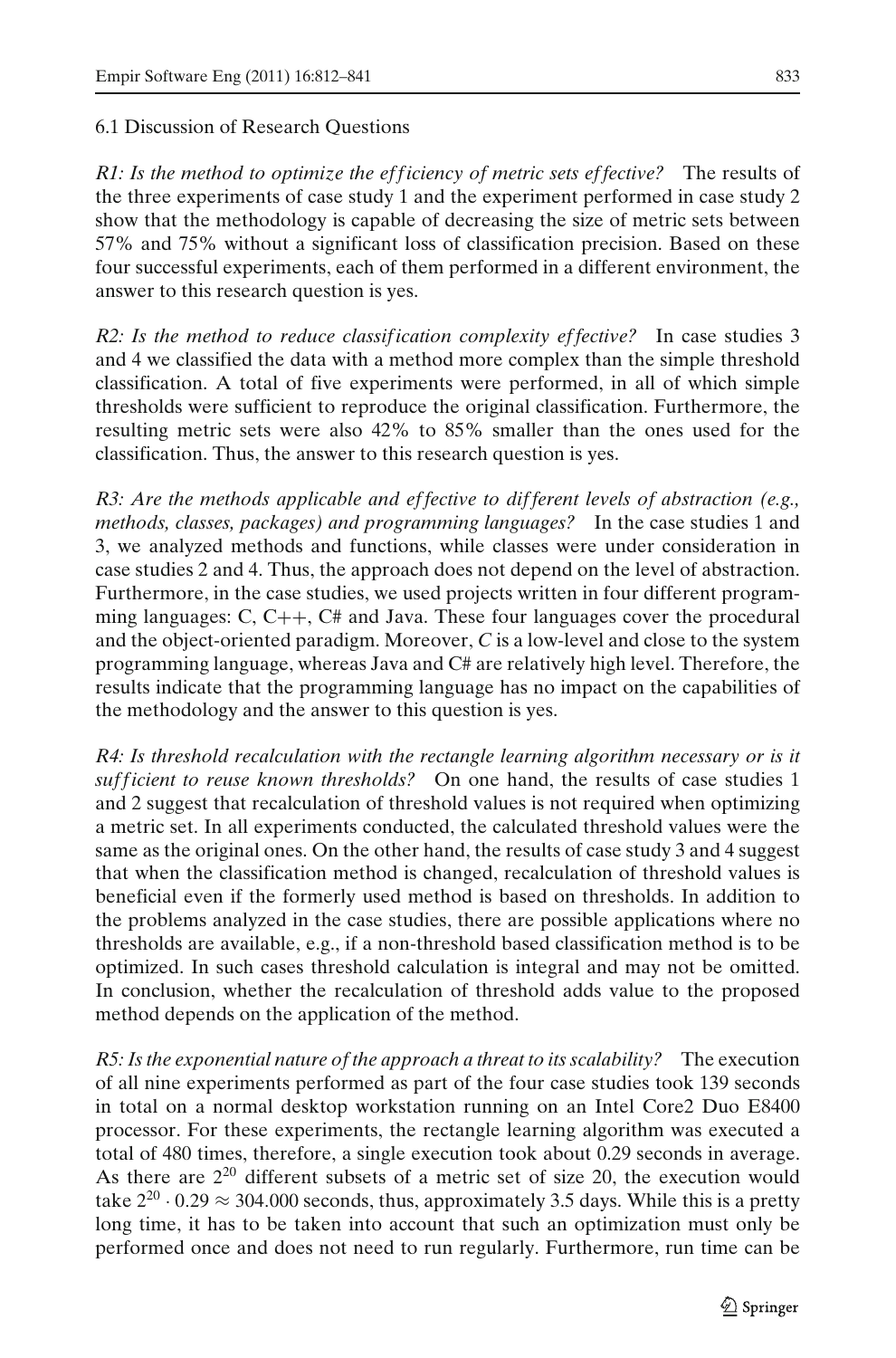<span id="page-22-0"></span>reduced by using multiple parallel threads of execution. Of course, with even greater metric sets, this does not resolve the problem. In conclusion, it can be said that the approach is able to handle metric sets with a size of about 20 in an acceptable amount of time. For larger metric sets, a heuristic for the selection of subsets to be analyzed needs to be employed.

## 6.2 Comparison to Other Methods

One of the main features of the presented methods is the reduction of the number of metrics required for the classification and, therefore, the dimension of the space spanned by the metric set. In the following, we discuss the advantages of our method compared to two other techniques: 1) correlation based methods; 2) the brute-force risk minimization approach presented by Werner et al[.](#page-27-0) [\(2007\)](#page-27-0).

Correlation based techniques analyze the input variables, i.e., the metrics and determine whether their values are correlated. If so, one of the variables may be removed without effect or a new variable can be defined based on the correlated variables. Examples for correlation based reduction techniques are *Principle Component Analysis* (PCA) and *Factor Analysis* (FA). These techniques are similar to each other. Therefore, we discuss only *Principle Component Analysis* (PCA) here. The results of the discussion are transferable to FA.

The general idea of PCA is to linearly transform the input space, i.e., the space of metric values. The transformed space is such that only few dimensions contain most of the data's variance. This is done by determining *components c* as linear combination of the metrics, i.e.,  $c = \lambda_1 m_1 + \lambda_2 m_2 + \ldots + \lambda_d m_d$ . The first component contains the maximum of the variance that can be achieved using a linear transformation. The second component contains the maximum of the remaining variance, and so on. Thus, the first components contain most of the variance. By using only these components, the dimension of the input space is reduced. In terms of metrics, the components can be thought of as indirect metrics based on the original ones, e.g.,  $c = 0.2 \cdot WMC + 0.3 \cdot RFC + 0.5 \cdot LOC$ . In comparison to single metrics, the components are difficult to interpret as they are influenced by several metrics at once and the nature of their relationship is unclear.

A major disadvantage of such techniques is that the usage of only few components does not guarantee that the number of metrics can actually be reduced. In an extreme case, a single component can rely on *all* input variables. This one component can be sufficient, however, the number of metrics remains the same. Another drawback of using PCA is that the variance is not necessarily a good criterion for the selection of features. For example, the metric LOC for classes has a high variance due to its nature. Its values are distributed on a rather large scale and classes tend to be rather variable in their size. However, this large variance does not mean that LOC is suited for quality prediction, as in the end only threshold violations matter. Therefore, variance is a misleading criterion.

The third drawback is a rather general one. By first determining metrics using PCA and then thresholds in a second step, two locally optimal results are calculated. The PCA determines a reduced metric set, e.g.,  $M_{\text{PCA}}$ , which is optimal in terms of the criteria PCA uses. This metric set is then used to determine thresholds  $T_{PCA}$ . The thresholds are optimal for  $M_{\text{PCA}}$  but this is not necessary the globally optimal result. There can be another metric set *M*<sup>∗</sup> with thresholds *T*<sup>∗</sup> that yield better results, but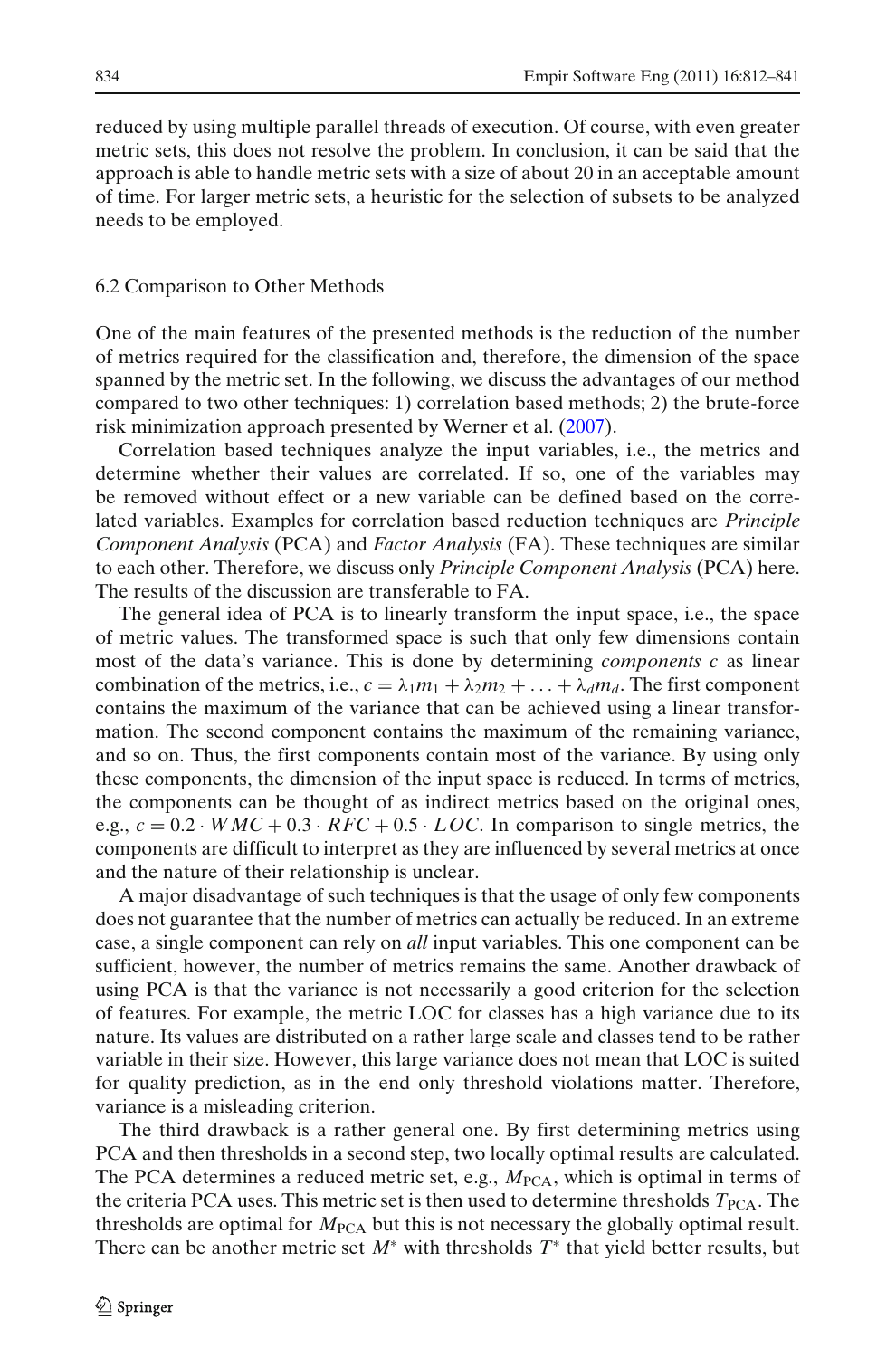| Max. no.<br>of metrics | No. of threshold<br>combinations | Calc. time assuming<br>0.1 ms per hypothesis |
|------------------------|----------------------------------|----------------------------------------------|
|                        | 1,415                            | $141.5 \text{ ms}$                           |
| 2                      | 629,076                          | $\sim$ 63 s                                  |
| 3                      | 149,235,857                      | $\sim$ 248 min                               |
| $\overline{4}$         | 18, 565, 376, 659                | $\sim$ 21.5 days                             |
|                        | 1,201,532,717,441                | $\sim$ 3.8 years                             |
| 6                      | 37,125,301,717,441               | $\sim$ 117 years                             |
|                        | 438,665,979,997,440              | $\sim$ 1391 years                            |
|                        |                                  |                                              |

which is not discovered. In contrast, the approach defined in this article combines the metric set selection with the threshold optimization and finds a globally optimal value.

The method to optimize metric sets presented by Werner et al[.](#page-27-0) [\(2007](#page-27-0)) is in principle the same as the one presented in this article. They considered all combinations of metrics up to a desired maximum size. However, the threshold calculation method is a simple brute force approach. The algorithm evaluates *all* possible threshold combinations. This means that they consider every value of metric *m* that occurs in the training data as a possible threshold value  $t_m$  and all combinations of these values are tested. Afterwards, the optimal one is selected. This exhaustive search of the hypothesis space guarantees the best possible result. However, this method of calculation is extremely calculation time intensive, as the number of possible hypotheses grows exponentially. This renders the method infeasible for larger metric sets, as demonstrated by calculating the number of possible hypotheses for the metric set used in case study 2. The seven metrics used in case study 2 had each between 28 and 525 different possible threshold values. In Table 7, the number of threshold combinations as well as estimated calculation times are listed. As can be seen, this method is infeasible for larger sets. The same experiment that was performed in case study 2 would take over 1000 years, even assuming a small calculation time per hypothesis.

## 6.3 Limitations

We only analyzed open source software in the case studies, non-open-source software has not been analyzed. However, the work by Werner et al[.](#page-27-0) [\(2007\)](#page-27-0) showed that a similar approach worked with TTCN-3 test suites, i.e., software written in a *Domain Specif ic Language* (DSL) in a non-open-source environment.

The metric sets we analyzed only consist of internal product metrics on the method and class level. Metric sets on higher levels of abstraction, as well as metric sets including process or resource metrics have not been analyzed. Furthermore, the chosen threshold values may have been inadequate to begin with, leading to misclassified training data.

The proposed methodology produces a binary classification and can therefore only differentiate between "good" and "bad", further shades of grey are not possible.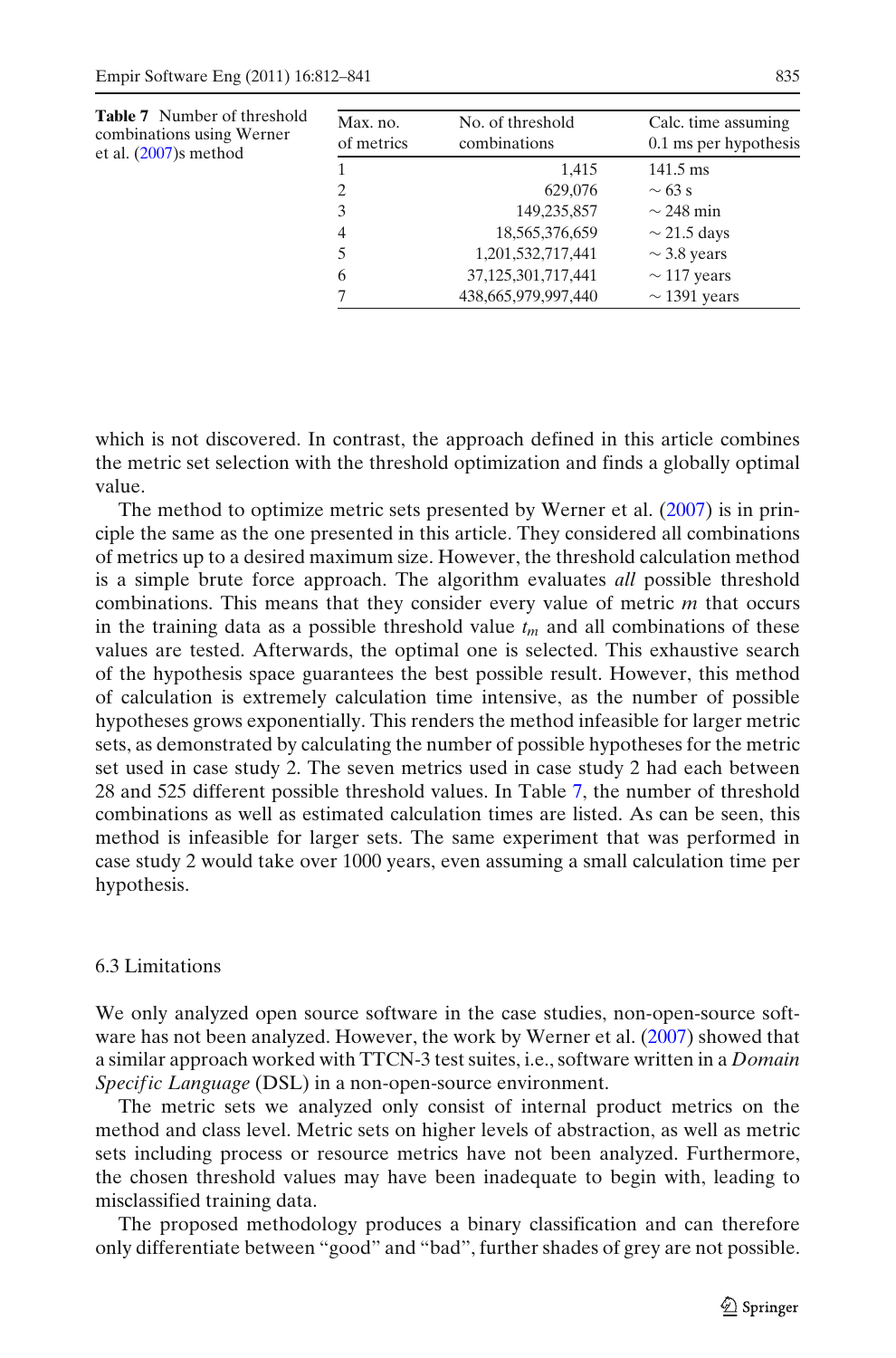### <span id="page-24-0"></span>**7 Related Work**

Research on how environment specific metric sets can be obtained was performed by Basili and Selb[y](#page-26-0) [\(1985\)](#page-26-0). In contrast to this work, the authors use a *Goal/Question/Metric* (GQM) (Basili and Weis[s](#page-26-0) [1984](#page-26-0); Basili and Rombac[h](#page-26-0) [1988\)](#page-26-0) approach to determine a metric set and condense it using factor analysis. A statistical method to obtain threshold values was introduced by Frenc[h](#page-27-0) [\(1999\)](#page-27-0) who used it to derive thresholds for object-oriented and procedural software.

An approach to determine classification trees to identify quality critical modules was proposed by Porter and Selb[y](#page-27-0) [\(1990\)](#page-27-0), Selby et al[.](#page-27-0) [\(1991](#page-27-0)). The tree makes its decisions based on intervals of metric values, which is similar to using thresholds.

A methodology to determine metric sets to predict quality critical modules using Boolean Discriminant Functions (BDFs) has been introduced by Schneidewin[d](#page-27-0) [\(1997](#page-27-0)), Schneidewin[d](#page-27-0) [\(2000\)](#page-27-0). The BDFs consist of boolean disjunctions of threshold violations to identify critical modules, which is just another formalization of the classification model used in this work. They determine the thresholds using Kolmogorov–Smirnov tests (Lilliefor[s](#page-27-0) [1967\)](#page-27-0). This model is extended to Generalized BDFs by introducing conjunctions into the boolean functions (Khoshgoftaa[r](#page-27-0) [2002\)](#page-27-0). This is similar to the more complex classification used in the case studies 3 and 4, where one threshold *and* another need to be violated.

Lanza et al[.](#page-27-0) [\(2005](#page-27-0)) use environment specific thresholds to determine whether metric values are low, average, or high, based on the arithmetic mean and the standard deviation of observed metric data. These thresholds are then used in an *overview pyramid* to provide an overview of object-oriented software based. The metrics are divided into three aspects: inheritance; size and complexity; coupling. Using the thresholds, a coloring scheme is defined that visualizes the software properties. In comparison to this work, the authors do not assume thresholds to define metric values as problematic, but rather use them to discriminate metric values into low, average, and high values.

An instantiation of the maintainability characteristic of the ISO 9126 quality model (ISO/IE[C](#page-27-0) [2001–2004](#page-27-0)) is described by Heitlager et al[.](#page-27-0) [\(2007](#page-27-0)). They use both internal and external product metrics to define ratings for the source code properties *volume*, *complexity per unit*, *duplication*, *unit size*, and *unit testing*. Based on the property ratings, the sub-characteristics of maintainability are rated from which maintainability is inferred. The ratings are based on intervals, which are similar to using thresholds. In comparison to our work, they have five rating classes instead of a binary classification. Furthermore, very good ratings for one property allow bad ratings for another, which is different to the strict threshold classification we apply.

A paper similar to this work, but using a less sophisticated approach for the optimization of metric sets for TTCN-3 is presented by Werner et al[.](#page-27-0) [\(2007\)](#page-27-0). However, the machine learning methodology used in this work is more mature and the case studies analyze it in a wider setting, i.e. various programming languages and levels of abstraction. For a detailed comparison, see Section [6.2.](#page-22-0)

In Lorenz and Kid[d](#page-27-0) [\(1994](#page-27-0)) the authors define thresholds for many object-oriented metrics, however, they do not validate their proposals. An overview of work on thresholds for the object-oriented Chidamber and Kemerer metrics suite is provided by Benlarbi et al[.](#page-26-0) [\(2000\)](#page-26-0).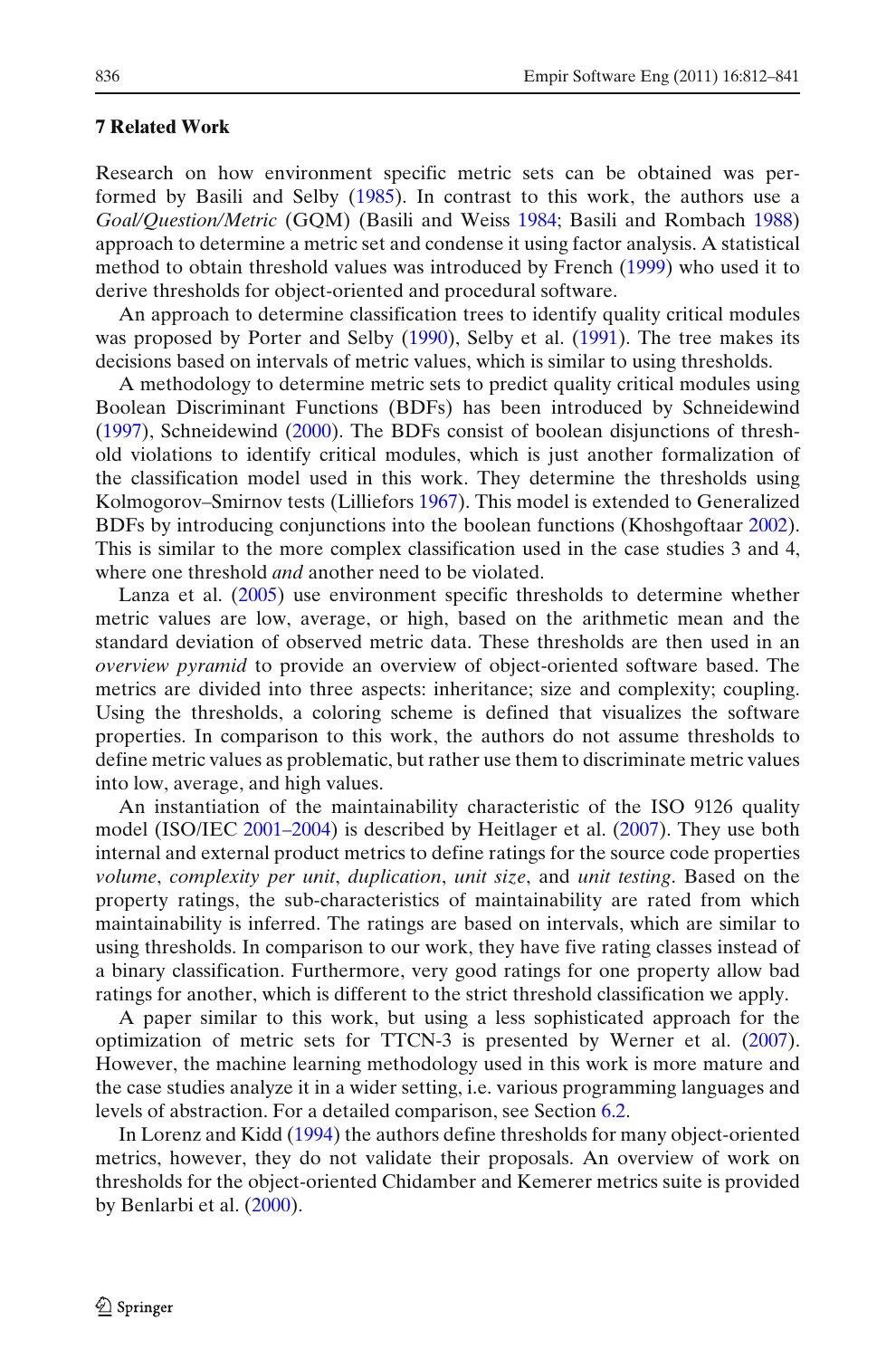## <span id="page-25-0"></span>**8 Conclusion**

We defined a novel high-level approach for the calculation of thresholds for software metrics to evaluate quality attributes. The method is purely data driven and utilizes machine learning techniques. Based on this, we defined a methodology to determine optimized metric sets that replicate a given classification of a quality attribute. We outlined how the methodology can be applied to improve the efficiency of existing metric sets with thresholds, reduce the complexity of a used classifier and how a new metric set can be introduced using the methodology. In two case studies, we showed that the methodology is able to greatly improve the efficiency of existing metric sets. In two further case studies, we reproduced complex classifications successfully with simple thresholds.

Future projects may include more case studies, on how well the approach works in other environments, e.g., domain specific languages or how well it handles sparse data. Moreover, it may be investigated how learning of *Disjunctive Normal Form*s (DNFs) of thresholds instead of conjunctions affects the hypothesis quality, the metric set reduction, and the interpretability of the resulting classifiers. Furthermore, a detailed comparison with black-box classification techniques like *Artif icial Neural Network*s (ANNs) or SVMs is an interesting topic for the future. Another research direction is to determine metric sets and thresholds that can be used to steer software project decisions. To this aim, the approach needs to be adapted for process data.

**Open Access** This article is distributed under the terms of the Creative Commons Attribution Noncommercial License which permits any noncommercial use, distribution, and reproduction in any medium, provided the original author(s) and source are credited.

| $\mathbb{R}^d$               | $d$ -dimensional real-space                                           |
|------------------------------|-----------------------------------------------------------------------|
| g                            | target concept                                                        |
| $\operatorname{\mathscr{C}}$ | concept class                                                         |
| $\mathfrak{X}^d$             | input space, defined over the d-dimensional real-space $\mathbb{R}^d$ |
| $U = (X, Y)$                 | learning sample, $U \in \mathfrak{X}^d \times \{0, 1\}$               |
| $\boldsymbol{X}$             | input element                                                         |
| Y                            | output element, random label                                          |
| D                            | sample distribution                                                   |
| $EX(\mathscr{D},g)$          | oracle                                                                |
| S                            | random noise                                                          |
| η                            | noise rate                                                            |
| $\eta(X)$                    | random noise rate                                                     |
| $\eta_0, \eta_1$             | conditional expected noise rates                                      |
| $\mathbb P$                  | probability                                                           |
| $\mathbb E$                  | expected value                                                        |
| $\chi$                       | query function                                                        |
| $\boldsymbol{M}$             | a set of metrics $\{m_1, \ldots, m_n\}$                               |
| (X, Y)                       | a discrete learning sample                                            |
|                              |                                                                       |

#### **Appendix: Glossary**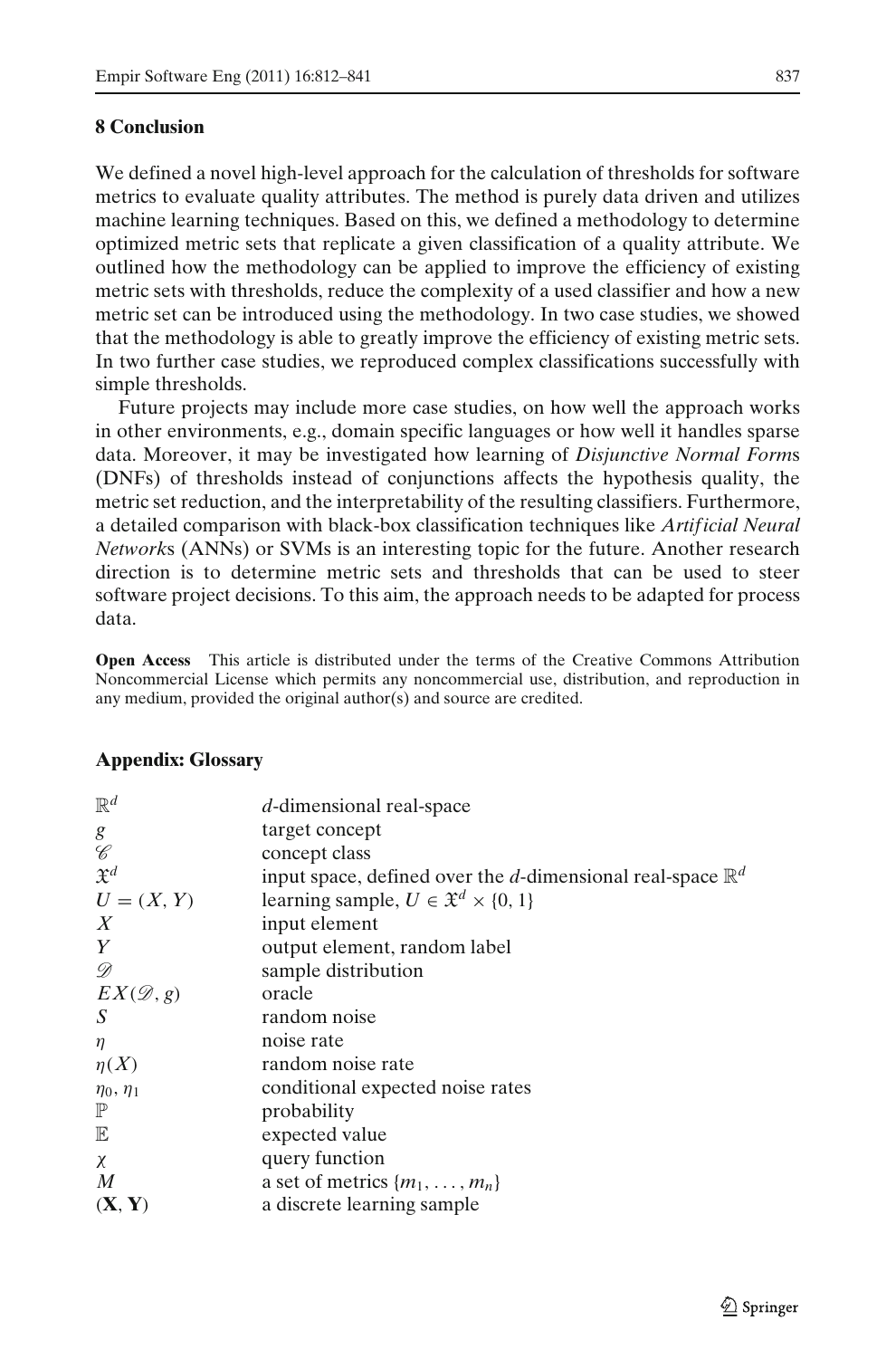<span id="page-26-0"></span>

| $(X_{train}, Y_{train})$              | a training set used to calculate hypotheses                                                     |
|---------------------------------------|-------------------------------------------------------------------------------------------------|
| $(X_{\text{sel}}, Y_{\text{sel}})$    | a selection set used to select the best hypothesis                                              |
| $(X_{eval}, Y_{eval})$                | an evaluation set, used to evalute the quality of the selected<br>hypothesis                    |
| M(X)                                  | the transformation of software entities into the $n$ -dimensional<br>real-space using $M$       |
|                                       | $M(\mathbf{X}) := \{ (m_1(x), \ldots, m_n(x))^{t} : x \in \mathbf{X} \} \subset \mathbb{R}^n$   |
| $(l_i, u_i)$                          | the pair of lower and upper bound of an axis aligned rectangle in<br>the <i>i</i> -th dimension |
| $t_i$                                 | threshold value for the metric $m_i$                                                            |
| $f_0(x, M, T)$                        | classification of a software entity $x$ using a metric set $M$ with                             |
|                                       | thresholds $T$                                                                                  |
| $f_{\lambda}(x, M, T)$                | classification of a software entity x using a metric set $M$ with                               |
|                                       | thresholds T, with $\lambda$ allowed infractions.                                               |
| $\boldsymbol{\varepsilon}$            | classification error                                                                            |
| $\mathcal{E}_{\mathbf{X},\mathbf{Y}}$ | empirical classification error                                                                  |
| $\mathscr{P}(M)$                      | power set of the set $M$                                                                        |
| $\mathscr X$                          | space of software entities, e.g. methods or classes                                             |
| $h^*$                                 | optimal hypothesis                                                                              |
| M', T'                                | a subset $M' \subseteq M$ with thresholds $T'$                                                  |
| $M^*, T^*$                            | a subset $M^* \subseteq M^*$ with thresholds $T^*$ that is optimal, i.e., the                   |
|                                       | smallest subset that is effective.                                                              |

## **References**

- Angluin D, Laird P (1988) Learning from noisy examples. Mach Learn 2(4):343–370. doi[:10.1023/](http://dx.doi.org/http://dx.doi.org/10.1023/A:1022873112823) [A:1022873112823](http://dx.doi.org/http://dx.doi.org/10.1023/A:1022873112823)
- Basili V, Rombach H (1988) The TAME project: towards improvement-oriented software environments. IEEE Trans Softw Eng 14(6):758–773
- Basili V, Weiss D (1984) A methodology for collecting valid software engineering data. IEEE Trans Softw Eng 10(6):728–738

Basili VR, Selby RW Jr (1985) Calculation and use of an environment's characteristic software metric set. In: ICSE '85: proceedings of the 8th international conference on Software engineering. IEEE Computer Society Press, Los Alamitos, CA, USA, pp 386–391

- Basili VR, Briand LC, Melo WL (1996) A validation of object-oriented design metrics as quality indicators. IEEE Trans Softw Eng 22(10):751–761. doi[:10.1109/32.544352](http://dx.doi.org/http://dx.doi.org/10.1109/32.544352)
- Benlarbi S, Emam KE, Goel N, Rai S (2000) Thresholds for object-oriented measures. In: ISSRE '00: proceedings of the 11th international symposium on software reliability engineering. IEEE Computer Society, Washington, DC, USA, p 24

Brodag T, Herbold S, Waack S (2010) A generalized model of pac learning and its applicability. Mach Learn (manuscript in revision)

Chidamber SR, Kemerer CF (1994) A metrics suite for object oriented design. IEEE Trans Softw Eng 20(6):476–493. doi[:10.1109/32.295895](http://dx.doi.org/http://dx.doi.org/10.1109/32.295895)

Copeland T (2005) PMD applied

Daly J, Brooks A, Miller J, Roper M, Wood M (1996) Evaluating inheritance depth on the maintainability of object-oriented software. Empir Softw Eng 1(2):109–132

Duda R, Hart P (1973) Pattern classification and scene analysis.

ETSI (2007) ETSI Standard (ES) 201 873-1 V3.2.1 (2007-02): the testing and test control notation version 3; part 1: TTCN-3 core language. European Telecommunications Standards Institute (ETSI), Sophia-Antipolis, France, also published as ITU-T Recommendation Z.140

Devroye L, Györfi L, Lugosi G (1997) A probabilistic theory of pattern recognition. Springer, New York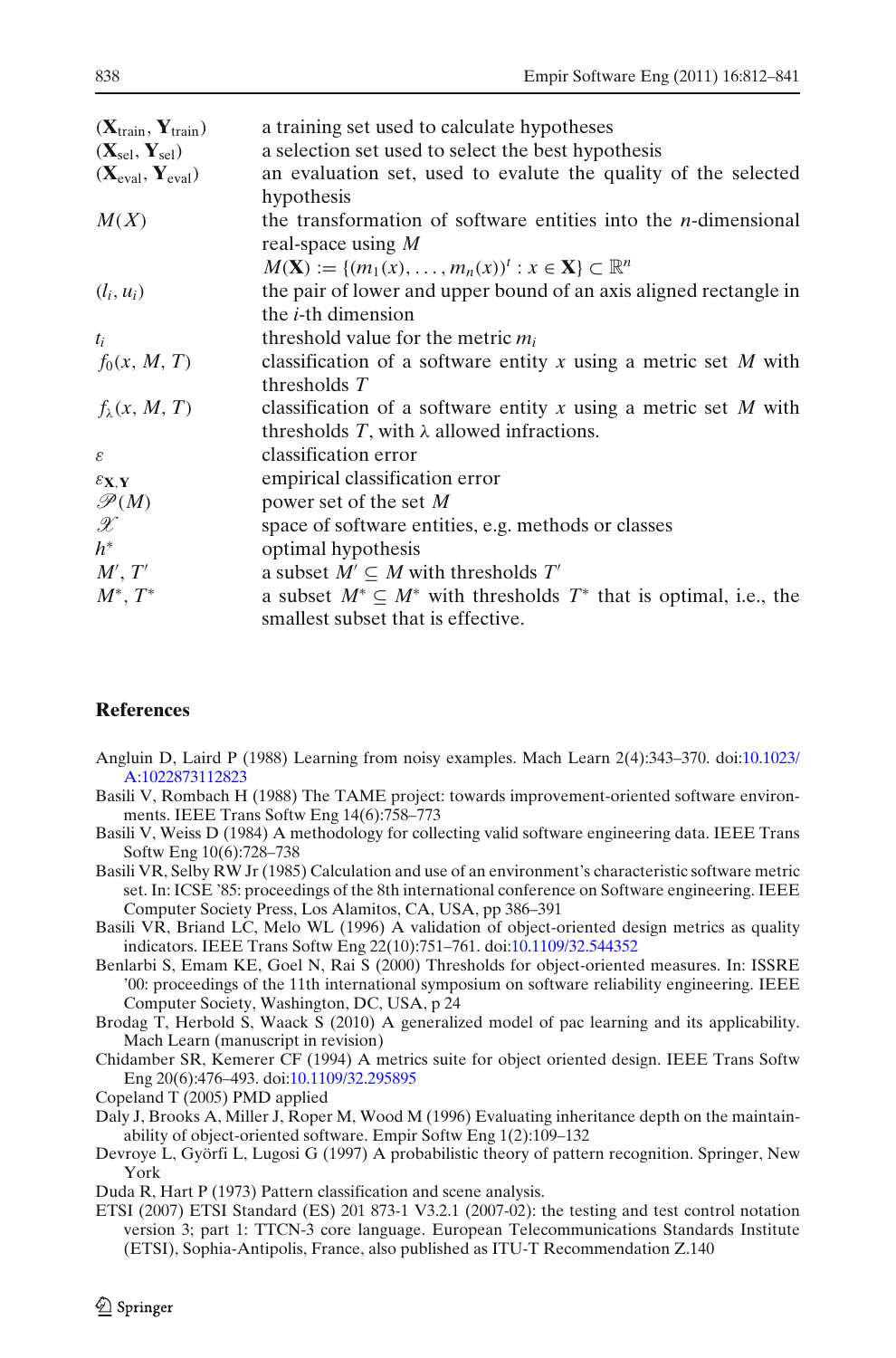- <span id="page-27-0"></span>Fenton N, Pfleeger S (1997) Software metrics: a rigorous and practical approach. PWS Publishing Co. Boston, MA, USA
- French V (1999) Establishing software metric thresholds. In: International workshop on software measurement (IWSM99)
- Grabowski J, Hogrefe D, Réthy G, Schieferdecker I, Wiles A, Willcock C (2003) An introduction to the testing and test control notation (ttcn-3). Comput Netw 42(3):375–403. doi[:10.1016/](http://dx.doi.org/http://dx.doi.org/10.1016/S1389-1286(03)00249-4) [S1389-1286\(03\)00249-4](http://dx.doi.org/http://dx.doi.org/10.1016/S1389-1286(03)00249-4)
- Heitlager I, Kuipers T, Visser J (2007) A practical model for measuring maintainability. In: 6th international Conference on the Quality of information and communications technology, 2007. QUATIC 2007, pp 30–39. doi[:10.1109/QUATIC.2007.8](http://dx.doi.org/10.1109/QUATIC.2007.8)
- IEEE (1990) Ieee glossary of software engineering terminology. ieee standard 610.12. Tech. rep., IEEE
- ISO/IEC (2001–2004) ISO/IEC standard no. 9126: software engineering—product quality; parts 1–4. International Organization for Standardization (ISO) / International Electrotechnical Commission (IEC), Geneva, Switzerland
- ISO/IEC (2005) ISO/IEC Standard No. 9000. International Organization for Standardization (ISO) / International Electrotechnical Commission (IEC), Geneva, Switzerland
- Kearns M (1998) Efficient noise-tolerant learning from statistical queries. J ACM 45(6):983–1006. doi[:10.1145/293347.293351](http://dx.doi.org/http://doi.acm.org/10.1145/293347.293351)
- Khoshgoftaar TM (2002) Improving usefulness of software quality classification models based on boolean discriminant functions. In: ISSRE '02: proceedings of the 13th international symposium on software reliability engineering. IEEE Computer Society, Washington, DC, USA, p 221
- Kiczales G, Lamping J, Lopes C, Hugunin J, Hilsdale E, Boyapati C (2002) Aspect-oriented programming. US Patent 6,467,086
- Lanza M, Marinescu R, Ducasse S (2005) Object-oriented metrics in practice. Springer-Verlag New York, Inc., Secaucus, NJ, USA
- Lilliefors HW (1967) On the Kolmogorov–Smirnov test for normality with mean and variance unknown. J Am Stat Assoc 62(318):399–402. <http://www.jstor.org/stable/2283970>
- Lorenz M, Kidd J (1994) Object-oriented software metrics: a practical guide. Prentice Hall PTR
- MacKay DJ (2003) Information theory, inference, and learning algorithms. Cambridge University Press
- Mammen E, Tsybakov AB (1999) Smooth discrimination analysis. Ann Stat 27(6):1808–1829
- Matthews BW (1975) Comparison of the predicted and observed secondary structure of t4 phage lysozyme. Biochim Biophys Acta, Protein Struct 405(2):442–451. doi[:10.1016/0005-](http://dx.doi.org/10.1016/0005-2795(75)90109-9) [2795\(75\)90109-9.](http://dx.doi.org/10.1016/0005-2795(75)90109-9) URL[:http://www.sciencedirect.com/science/article/B73GJ-47T22GD-132/2/](http://www.sciencedirect.com/science/article/B73GJ-47T22GD-13 2/2/b5b0dbd824d44e6edeebf7b8d2613775) [b5b0dbd824d44e6edeebf7b8d2613775](http://www.sciencedirect.com/science/article/B73GJ-47T22GD-13 2/2/b5b0dbd824d44e6edeebf7b8d2613775)
- Nagappan N, Ball T, Zeller A (2006) Mining metrics to predict component failures. In: ICSE '06: proceedings of the 28th international conference on software engineering. ACM, New York, NY, USA, pp 452–461. doi[:10.1145/1134285.1134349](http://dx.doi.org/http://doi.acm.org/10.1145/1134285.1134349)
- Porter AA, Selby RW (1990) Empirically guided software development using metric-based classification trees. IEEE Softw 7(2):46–54. doi[:10.1109/52.50773](http://dx.doi.org/http://dx.doi.org/10.1109/52.50773)
- Quinlan JR (1986) Induction of decision trees. Mach Learn 1:81–106. doi[:10.1007/BF00116251](http://dx.doi.org/10.1007/BF00116251)
- Rosqvist T, Koskela M, Harju H (2003) Software quality evaluation based on expert judgement. Softw Qual J 11:39–55. doi[:10.1023/A:1023741528816](http://dx.doi.org/10.1023/A:1023741528816)
- Schneidewind NF (1997) Software metrics model for integrating quality control and prediction. In: ISSRE '97: proceedings of the eighth international symposium on software reliability engineering. IEEE Computer Society, Washington, DC, USA, p 402
- Schneidewind NF (2000) Software quality control and prediction model for maintenance. Ann Softw Eng 9(1–4):79–101. doi[:10.1023/A:1018920623712](http://dx.doi.org/http://dx.doi.org/10.1023/A:1018920623712)
- Schölkopf B, Smola AJ (2002) Learning with kernels. MIT Press
- Selby RW, Porter AA, Schmidt DC, Berney J (1991) Metric-driven analysis and feedback systems for enabling empirically guided software development. In: ICSE '91: proceedings of the 13th international conference on software engineering. IEEE Computer Society Press, Los Alamitos, CA, USA, pp 288–298
- Shawe-Taylor J, Cristianini N (2004) Kernel methods for pattern analysis. Cambridge University Press
- Tsybakov AB (2004) Optimal aggregation of classifiers in statistical learning. Ann Stat 32(1):135– 166
- Werner E, Grabowski J, Neukirchen H, Rottger N, Waack S, Zeiss B (2007) TTCN-3 quality engineering: using learning techniques to evaluate metric sets. Lect Notes Comput Sci 4745:54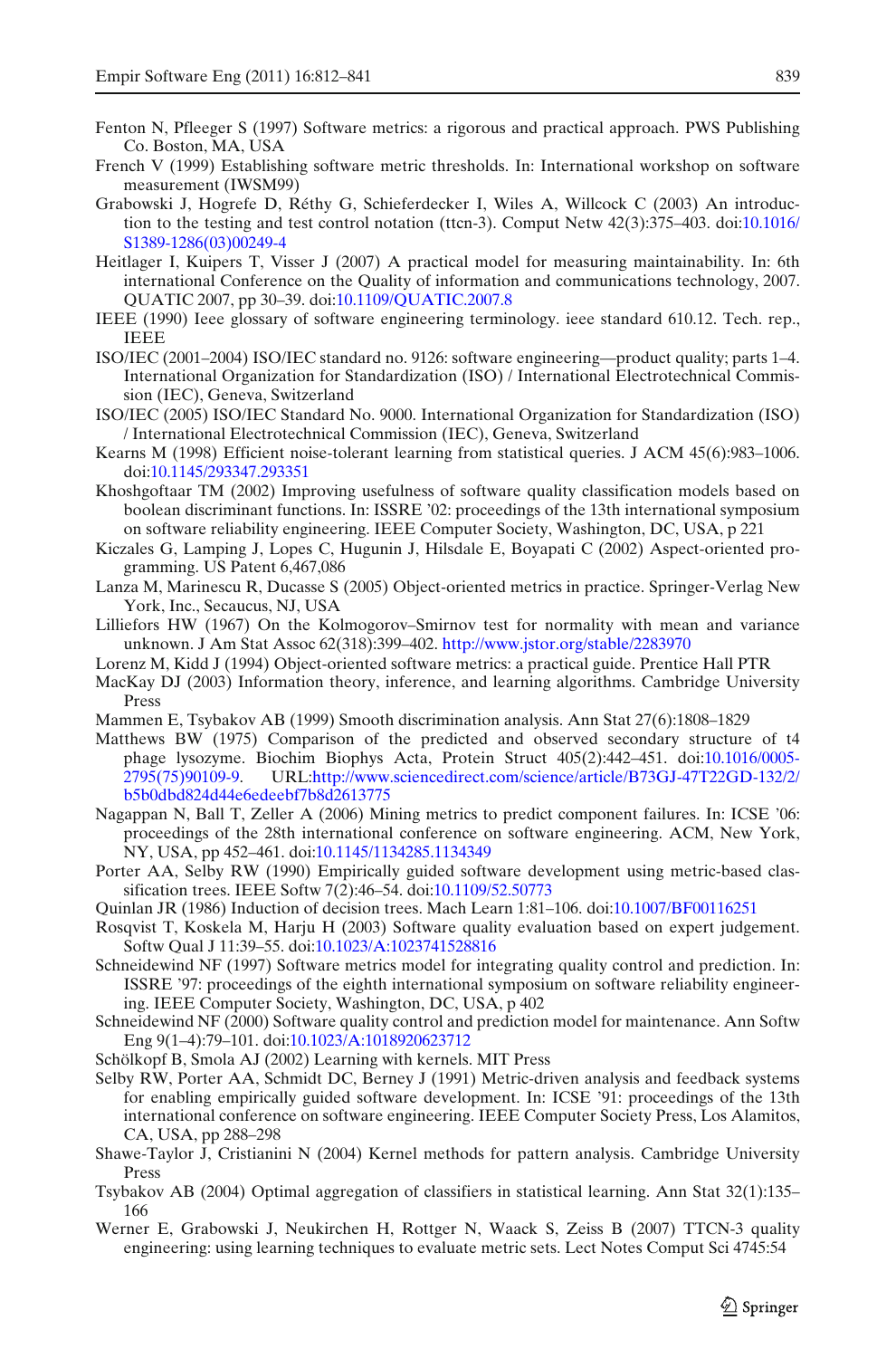

**Steffen Herbold** is a doctoral student at the Institute for Computer Science at the Georg-August University of Göttingen. He received his B.Sc. and M.Sc. degree in Applied Computer Science from the Georg-August University of Göttingen. He is interested in algorithmic learning methods and their applications in software quality assurance.



**Jens Grabowski** is professor at the Institute for Computer Science at the Georg-August University of Göttingen in Germany, where he is head of the Software Engineering for Distributed Systems research group. His research interests include software engineering processes, modeling, testing, and quality engineering.